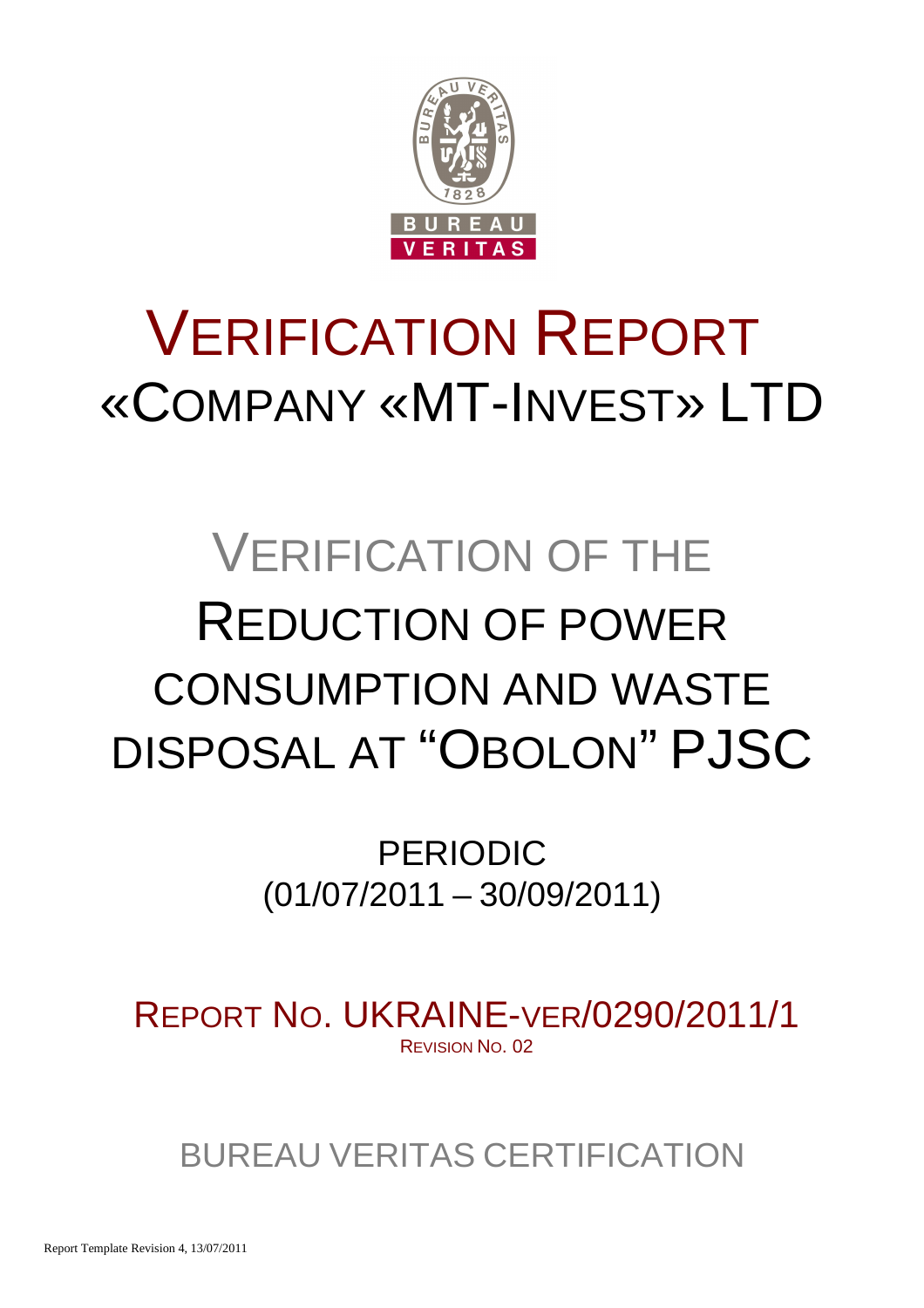

#### VERIFICATION REPORT

| Client ref.:                                                                                                                                                                                                                                                                                                                                                                                                                                                                                                                                                                                                         |                                                                                                                                                                                                                                                                            |                      |                                                                                                                                                             |                                                                         |                                                                                                                                                                                                                                                                                                                                                                                                                                                                                                                                                                                                                                                                                                                                                                                                                                                                                                                                                                                                                                                                          |
|----------------------------------------------------------------------------------------------------------------------------------------------------------------------------------------------------------------------------------------------------------------------------------------------------------------------------------------------------------------------------------------------------------------------------------------------------------------------------------------------------------------------------------------------------------------------------------------------------------------------|----------------------------------------------------------------------------------------------------------------------------------------------------------------------------------------------------------------------------------------------------------------------------|----------------------|-------------------------------------------------------------------------------------------------------------------------------------------------------------|-------------------------------------------------------------------------|--------------------------------------------------------------------------------------------------------------------------------------------------------------------------------------------------------------------------------------------------------------------------------------------------------------------------------------------------------------------------------------------------------------------------------------------------------------------------------------------------------------------------------------------------------------------------------------------------------------------------------------------------------------------------------------------------------------------------------------------------------------------------------------------------------------------------------------------------------------------------------------------------------------------------------------------------------------------------------------------------------------------------------------------------------------------------|
| Summary:<br>Bureau Veritas Certification has made the periodic verification of the "Reduction of power consumption and<br>waste disposal at "Obolon" PJSC", project of «Company «MT-Invest» LTD located in Kyiv, Ukraine, and<br>applying the JI specific approach, on the basis of UNFCCC criteria for the JI, as well as criteria given to<br>provide for consistent project operations, monitoring and reporting. UNFCCC criteria refer to Article 6 of the<br>Kyoto Protocol, the JI rules and modalities and the subsequent decisions by the JI Supervisory Committee, as<br>well as the host country criteria. |                                                                                                                                                                                                                                                                            |                      |                                                                                                                                                             |                                                                         |                                                                                                                                                                                                                                                                                                                                                                                                                                                                                                                                                                                                                                                                                                                                                                                                                                                                                                                                                                                                                                                                          |
|                                                                                                                                                                                                                                                                                                                                                                                                                                                                                                                                                                                                                      |                                                                                                                                                                                                                                                                            |                      |                                                                                                                                                             |                                                                         |                                                                                                                                                                                                                                                                                                                                                                                                                                                                                                                                                                                                                                                                                                                                                                                                                                                                                                                                                                                                                                                                          |
|                                                                                                                                                                                                                                                                                                                                                                                                                                                                                                                                                                                                                      |                                                                                                                                                                                                                                                                            |                      |                                                                                                                                                             |                                                                         |                                                                                                                                                                                                                                                                                                                                                                                                                                                                                                                                                                                                                                                                                                                                                                                                                                                                                                                                                                                                                                                                          |
| In summary, Bureau Veritas Certification confirms that the project is implemented as per determined changes.<br>Installed equipment being essential for generating emission reduction runs reliably and is calibrated<br>appropriately. The monitoring system is in place and the project is generating GHG emission reductions. The<br>GHG emission reduction is calculated accurately and without material errors, omissions, or misstatements, and<br>the ERUs issued totalize 91588 tons of CO2eq for the monitoring period 01/07/2011 - 30/09/2011.                                                             |                                                                                                                                                                                                                                                                            |                      |                                                                                                                                                             |                                                                         |                                                                                                                                                                                                                                                                                                                                                                                                                                                                                                                                                                                                                                                                                                                                                                                                                                                                                                                                                                                                                                                                          |
|                                                                                                                                                                                                                                                                                                                                                                                                                                                                                                                                                                                                                      |                                                                                                                                                                                                                                                                            |                      |                                                                                                                                                             |                                                                         |                                                                                                                                                                                                                                                                                                                                                                                                                                                                                                                                                                                                                                                                                                                                                                                                                                                                                                                                                                                                                                                                          |
|                                                                                                                                                                                                                                                                                                                                                                                                                                                                                                                                                                                                                      |                                                                                                                                                                                                                                                                            |                      |                                                                                                                                                             |                                                                         |                                                                                                                                                                                                                                                                                                                                                                                                                                                                                                                                                                                                                                                                                                                                                                                                                                                                                                                                                                                                                                                                          |
|                                                                                                                                                                                                                                                                                                                                                                                                                                                                                                                                                                                                                      |                                                                                                                                                                                                                                                                            |                      |                                                                                                                                                             |                                                                         |                                                                                                                                                                                                                                                                                                                                                                                                                                                                                                                                                                                                                                                                                                                                                                                                                                                                                                                                                                                                                                                                          |
|                                                                                                                                                                                                                                                                                                                                                                                                                                                                                                                                                                                                                      |                                                                                                                                                                                                                                                                            |                      |                                                                                                                                                             |                                                                         |                                                                                                                                                                                                                                                                                                                                                                                                                                                                                                                                                                                                                                                                                                                                                                                                                                                                                                                                                                                                                                                                          |
| $\overline{\phantom{a}}$                                                                                                                                                                                                                                                                                                                                                                                                                                                                                                                                                                                             |                                                                                                                                                                                                                                                                            |                      |                                                                                                                                                             |                                                                         |                                                                                                                                                                                                                                                                                                                                                                                                                                                                                                                                                                                                                                                                                                                                                                                                                                                                                                                                                                                                                                                                          |
|                                                                                                                                                                                                                                                                                                                                                                                                                                                                                                                                                                                                                      |                                                                                                                                                                                                                                                                            |                      |                                                                                                                                                             |                                                                         |                                                                                                                                                                                                                                                                                                                                                                                                                                                                                                                                                                                                                                                                                                                                                                                                                                                                                                                                                                                                                                                                          |
|                                                                                                                                                                                                                                                                                                                                                                                                                                                                                                                                                                                                                      |                                                                                                                                                                                                                                                                            |                      |                                                                                                                                                             |                                                                         |                                                                                                                                                                                                                                                                                                                                                                                                                                                                                                                                                                                                                                                                                                                                                                                                                                                                                                                                                                                                                                                                          |
| <b>POR</b>                                                                                                                                                                                                                                                                                                                                                                                                                                                                                                                                                                                                           |                                                                                                                                                                                                                                                                            |                      |                                                                                                                                                             |                                                                         |                                                                                                                                                                                                                                                                                                                                                                                                                                                                                                                                                                                                                                                                                                                                                                                                                                                                                                                                                                                                                                                                          |
|                                                                                                                                                                                                                                                                                                                                                                                                                                                                                                                                                                                                                      |                                                                                                                                                                                                                                                                            |                      |                                                                                                                                                             |                                                                         |                                                                                                                                                                                                                                                                                                                                                                                                                                                                                                                                                                                                                                                                                                                                                                                                                                                                                                                                                                                                                                                                          |
|                                                                                                                                                                                                                                                                                                                                                                                                                                                                                                                                                                                                                      | Subject Group:<br>Reduction of power consumption and waste disposal<br>Oleg Skoblyk - Team Leader, Lead Verifier<br>Kateryna Zinevych - Team Member, Lead Verifier<br>Ivan Sokolov - Internal Technical Reviewer<br>Flavio Gomes - Operational Manager<br>Number of pages: | Organizational unit: | Falendysh Yaroslav<br>was conducted using Bureau Veritas Certification internal procedures.<br>Actions Requests (CR, CAR and FAR), presented in Appendix A. | <b>Bureau Veritas Certification Holding SAS</b><br>Limited distribution | The verification scope is defined as a periodic independent review and ex post determination by the Accredited<br>Entity of the monitored reductions in GHG emissions during defined verification period, and consisted of the<br>following three phases: i) desk review of the project design and the baseline and monitoring plan; ii) follow-up<br>interviews with project stakeholders; iii) resolution of outstanding issues and the issuance of the final<br>verification report and opinion. The overall verification, from Contract Review to Verification Report & Opinion,<br>The first output of the verification process is a list of Clarification, Corrective Actions Requests, Forward<br>Our opinion relates to the project's GHG emissions and resulting GHG emission reductions reported and<br>related to the approved project baseline and monitoring, and its associated documents.<br>$\sim 100$<br>No distribution without permission from the<br>Bureau Veritas Certifica Glient or responsible organizational unit<br>Unrestricted distribution |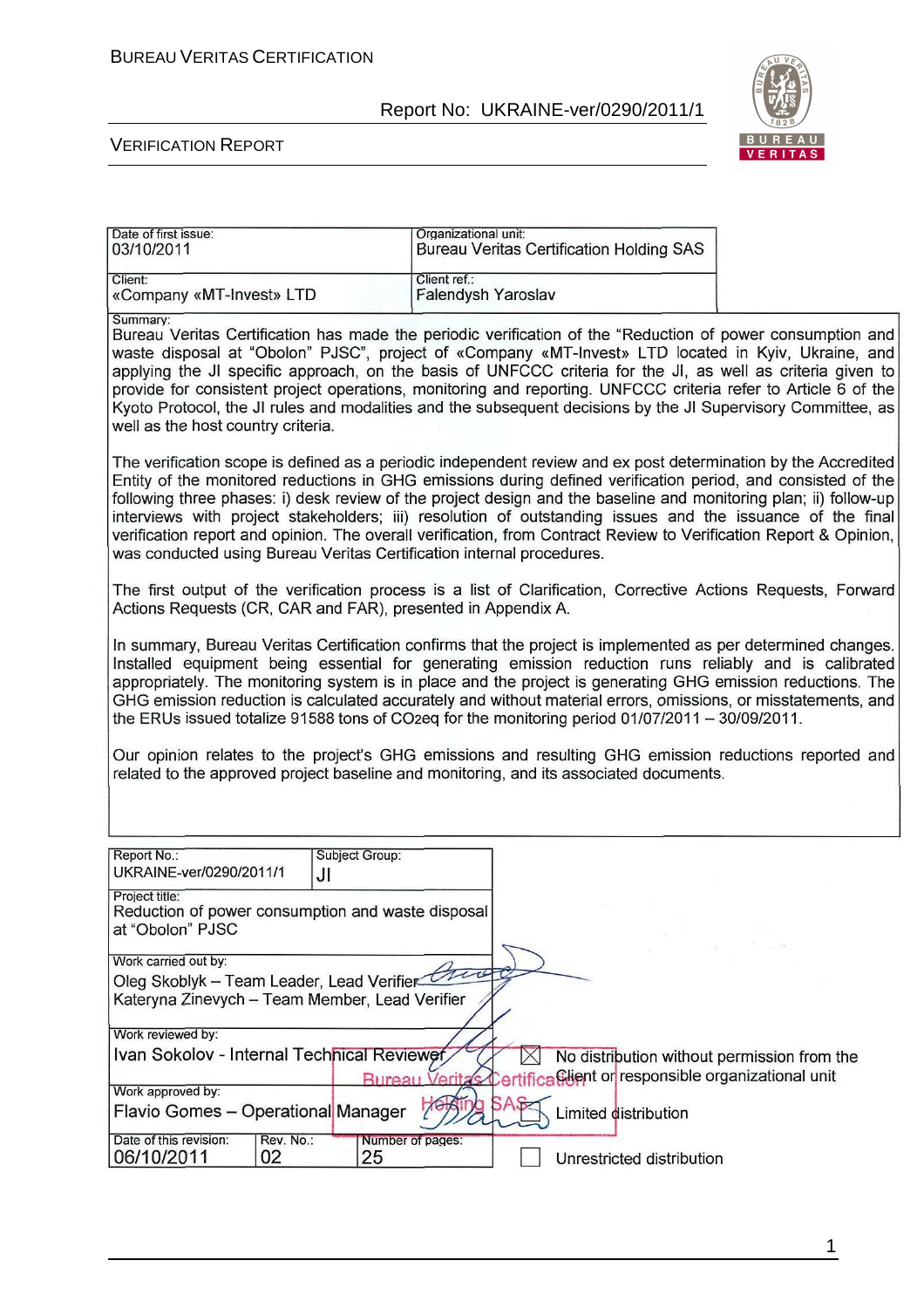

VERIFICATION REPORT

## **Table of Contents Page 2014**

| $\mathbf{1}$<br>1.1<br>1.2<br>1.3   | Objective<br>Scope<br><b>Verification Team</b>                                                                               | 3<br>3<br>3                                |
|-------------------------------------|------------------------------------------------------------------------------------------------------------------------------|--------------------------------------------|
| $\overline{2}$<br>2.1<br>2.2<br>2.3 | <b>Review of Documents</b><br>Follow-up Interviews<br>Resolution of Clarification, Corrective and Forward Action<br>Requests | $\overline{A}$<br>$\overline{4}$<br>5<br>5 |
| 3                                   |                                                                                                                              |                                            |
| 3.1                                 | Remaining issues and FARs from previous verifications                                                                        | 6                                          |
| 3.2                                 | Project approval by Parties involved (90-91)                                                                                 | 6                                          |
| 3.3                                 | Project implementation (92-93)                                                                                               | $\overline{7}$                             |
| 3.4                                 | Compliance of the monitoring plan with the monitoring<br>methodology (94-98)                                                 | $\overline{7}$                             |
| 3.5                                 | Revision of monitoring plan (99-100)                                                                                         | 8                                          |
| 3.6                                 | Data management (101)                                                                                                        | 8                                          |
| 3.7                                 | Verification regarding programmes of activities (102-110)<br>(Not applicable)                                                | 8                                          |
| 4                                   |                                                                                                                              |                                            |
| 5                                   |                                                                                                                              |                                            |
|                                     |                                                                                                                              |                                            |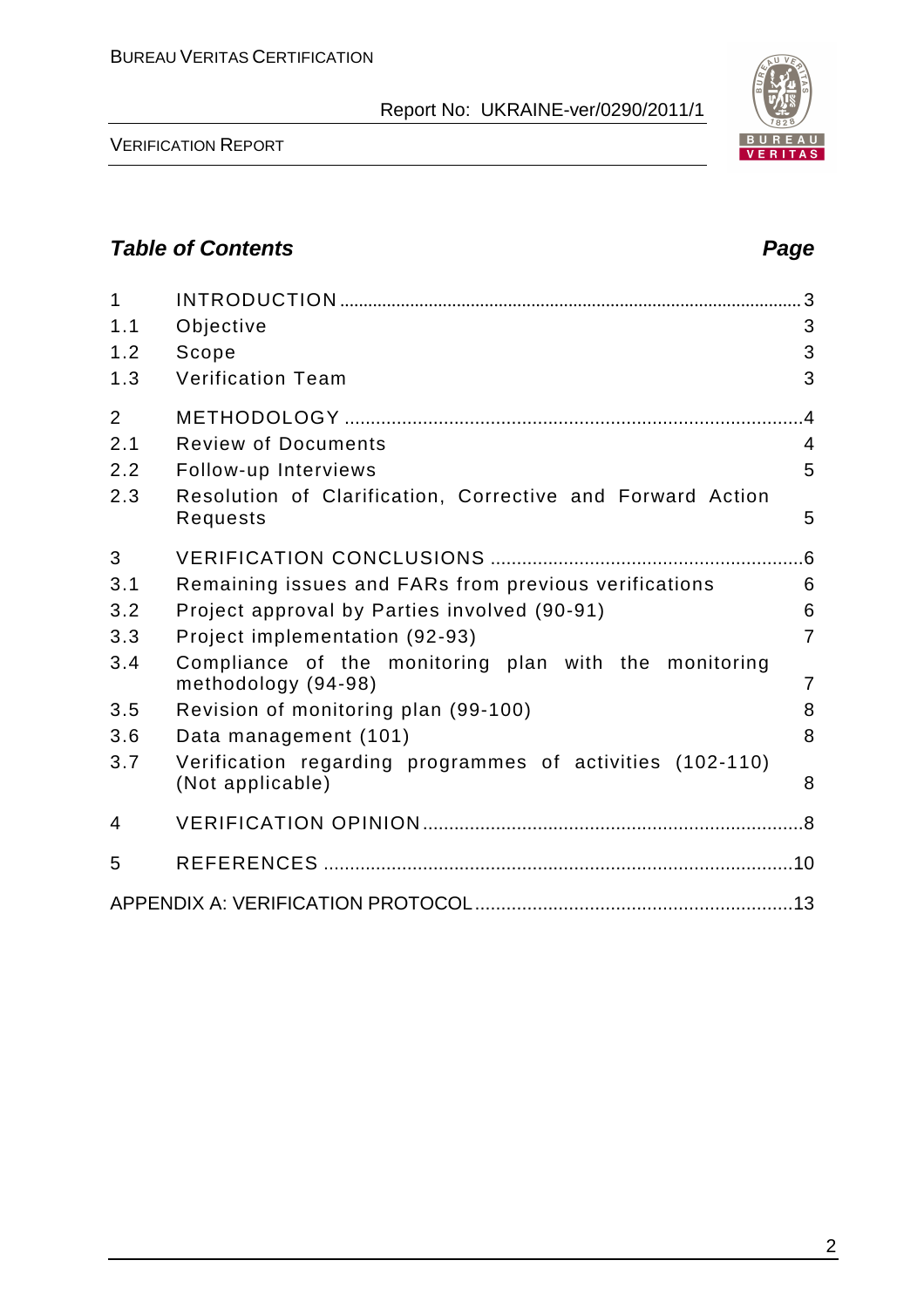

VERIFICATION REPORT

## **1 INTRODUCTION**

«Company «MT-Invest» LTD has commissioned Bureau Veritas Certification to verify the emissions reductions of its JI project "Reduction of power consumption and waste disposal at "Obolon" PJSC" (hereafter called "the project") located in the Kyiv city, Kyivska oblast, Ukraine.

This report summarizes the findings of the verification of the project, performed on the basis of UNFCCC criteria, as well as criteria given to provide for consistent project operations, monitoring and reporting.

## **1.1 Objective**

Verification is the periodic independent review and ex post determination by the Accredited Independent Entity of the monitored reductions in GHG emissions during defined verification period.

The objective of verification can be divided in Initial Verification and Periodic Verification.

UNFCCC criteria refer to Article 6 of the Kyoto Protocol, the JI rules and modalities and the subsequent decisions by the JI Supervisory Committee, as well as the host country criteria.

#### **1.2 Scope**

The verification scope is defined as an independent and objective review of the project design document, the project's baseline study and monitoring plan and other relevant documents. The information in these documents is reviewed against Kyoto Protocol requirements, UNFCCC rules and associated interpretations.

The verification is not meant to provide any consulting towards the Client. However, stated requests for clarifications, corrective and/or forward actions may provide input for improvement of the project monitoring towards reductions in the GHG emissions.

#### **1.3 Verification Team**

The verification team consists of the following personnel:

#### Oleg Skoblyk

Bureau Veritas Certification Team Leader, Climate Change Lead Verifier

Kateryna Zinevych

Bureau Veritas Certification Team Member, Climate Change Lead Verifier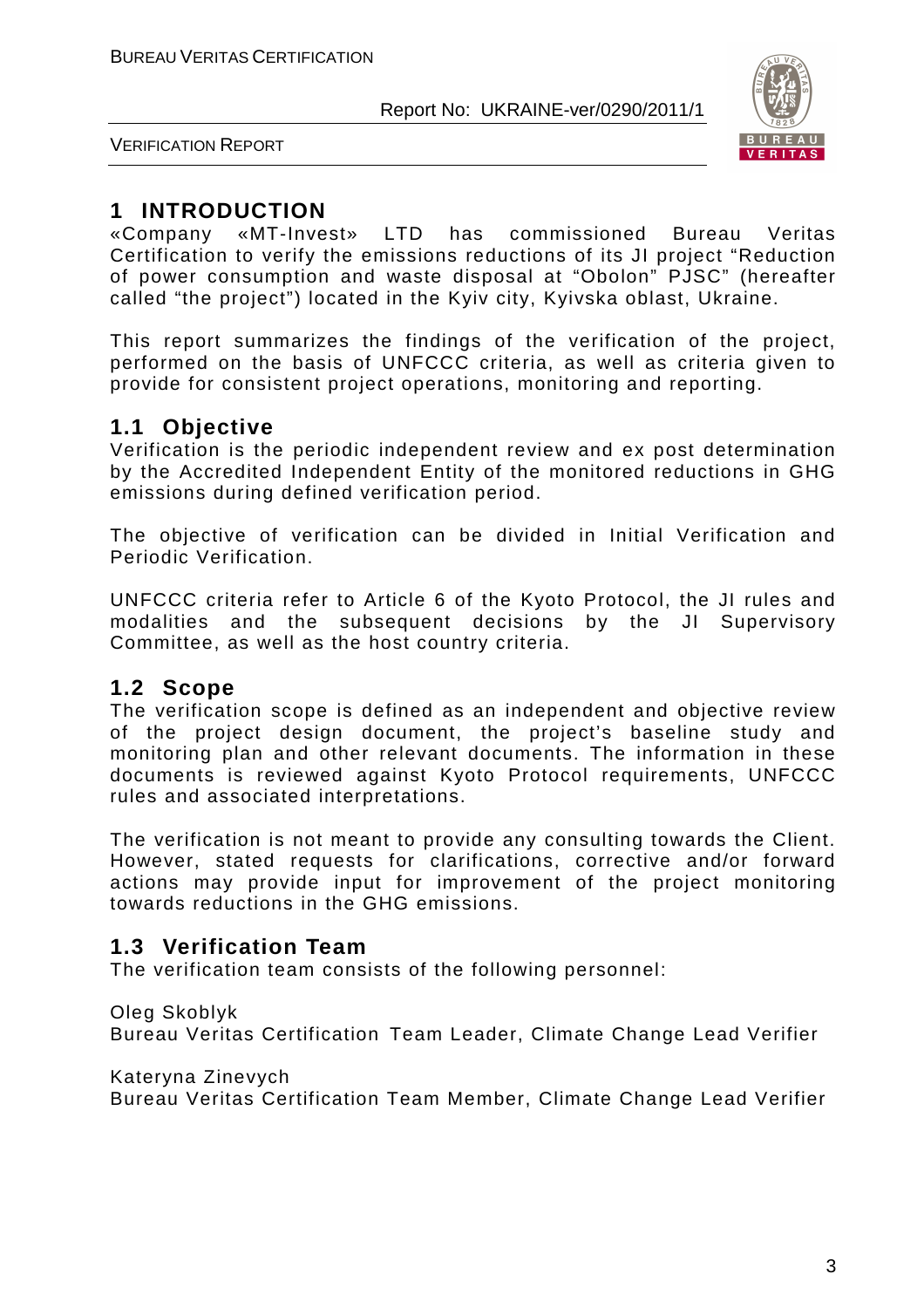

VERIFICATION REPORT

This verification report was reviewed by:

Ivan Sokolov

Bureau Veritas Certification, Internal Technical Reviewer

## **2 METHODOLOGY**

The overall verification, from Contract Review to Verification Report & Opinion, was conducted using Bureau Veritas Certification internal procedures.

In order to ensure transparency, a verification protocol was customized for the project, according to the version 01 of the Joint Implementation Determination and Verification Manual, issued by the Joint Implementation Supervisory Committee at its 19 meeting on 04/12/2009. The protocol shows, in a transparent manner, criteria (requirements), means of verification and the results from verifying the identified criteria. The verification protocol serves the following purposes:

- It organizes, details and clarifies the requirements a JI project is expected to meet;
- It ensures a transparent verification process where the verifier will document how a particular requirement has been verified and the result of the verification.

The completed verification protocol is enclosed in Appendix A to this report.

#### **2.1 Review of Documents**

The Monitoring Report (MR) Monitoring report «Reduction of power consumption and waste disposal at "Obolon" PJSC» version 1.0 dated 01/10/2011 submitted by «Company «MT-Invest» LTD and additional background documents related to the project design and baseline, i.e. country Law,) and/or Guidance on criteria for baseline setting and monitoring, Host party criteria, Kyoto Protocol, Clarifications on Verification Requirements to be Checked by an Accredited Independent Entity were reviewed.

To address Bureau Veritas Certification further corrective action and clarification requests, «Company «MT-Invest» LTD revised the MR and resubmitted it on version 2.0 dated 05/10/2011, the latter MR version 2.0 is considered final.

The verification findings presented in this report relate to the Monitoring Reports versions 1.0 and 2.0 and project as described in the determined PDD.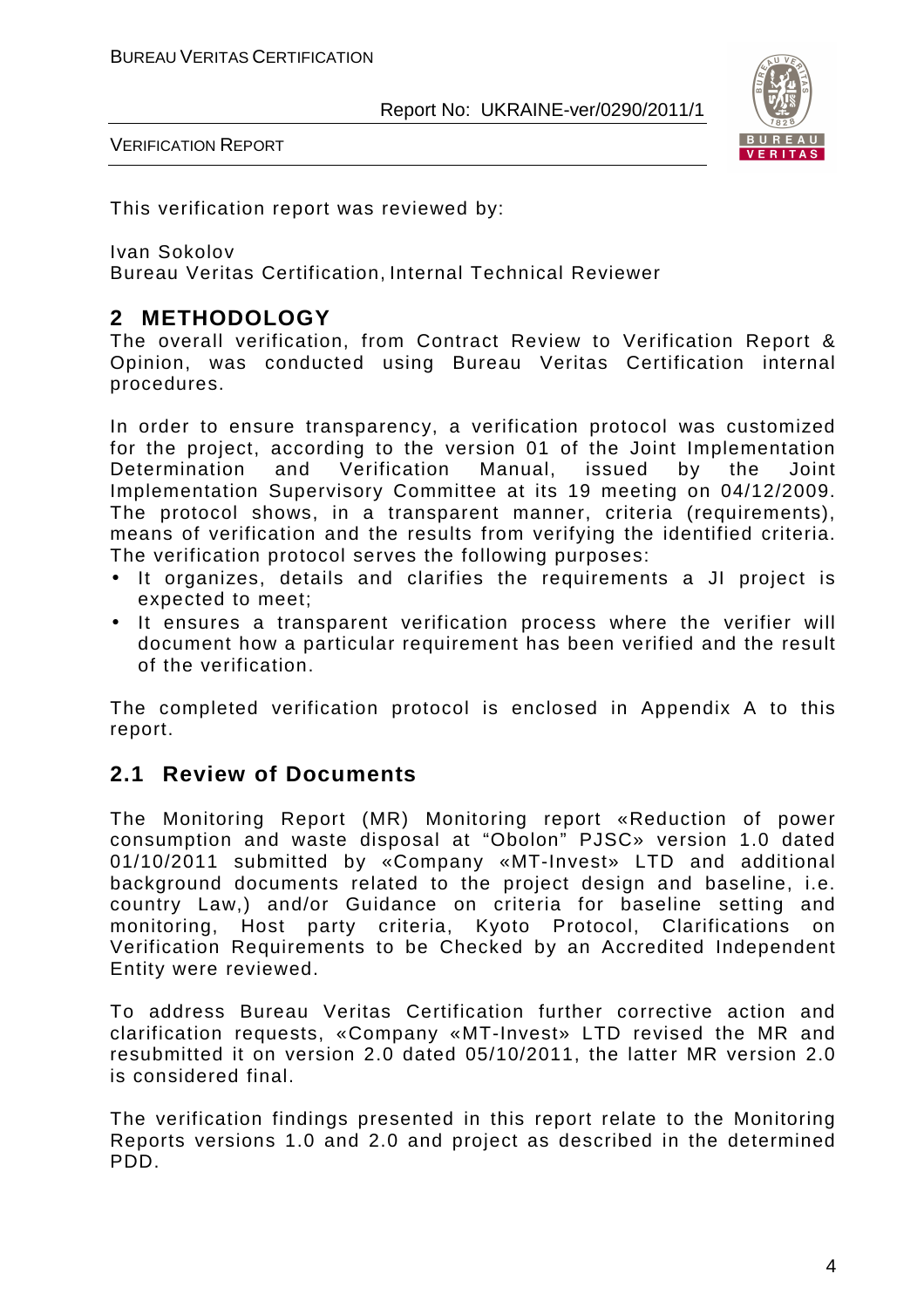

VERIFICATION REPORT

## **2.2 Follow-up Interviews**

On 04/10/2011 Bureau Veritas Certification performed on-site interviews with project stakeholders to confirm selected information and to resolve issues identified in the document review. Representatives of «Company «MT-Invest» LTD and "Obolon" PJSC were interviewed (see References). The main topics of the interviews are summarized in Table 1.

| Interviewed   | <b>Interview topics</b>                                          |
|---------------|------------------------------------------------------------------|
| organization  |                                                                  |
| "Obolon" PJSC | Organizational structure                                         |
|               | Responsibilities and authorities                                 |
|               | Roles and responsibilities for data collection and<br>processing |
|               | Installation of equipment                                        |
|               | Data logging, archiving and reporting                            |
|               | Metering equipment control                                       |
|               | Metering record keeping system, database                         |
|               | IT management                                                    |
|               | Training of personnel                                            |
|               | Quality management procedures and technology                     |
|               | Internal audits and check-ups                                    |
| «Company «MT- | Baseline methodology                                             |
| Invest» LTD   | Monitoring plan                                                  |
|               | Monitoring report                                                |
|               | <b>Excel spreadsheets</b>                                        |

#### **Table 1 Interview topics**

#### **2.3 Resolution of Clarification, Corrective and Forward Action Requests**

The objective of this phase of the verification is to raise the requests for corrective actions and clarification and any other outstanding issues that needed to be clarified for Bureau Veritas Certification positive conclusion on the GHG emission reduction calculation.

If the Verification Team, in assessing the monitoring report and supporting documents, identifies issues that need to be corrected, clarified or improved with regard to the monitoring requirements, it should raise these issues and inform the project participants of these issues in the form of:

(a) Corrective action request (CAR), requesting the project participants to correct a mistake that is not in accordance with the monitoring plan;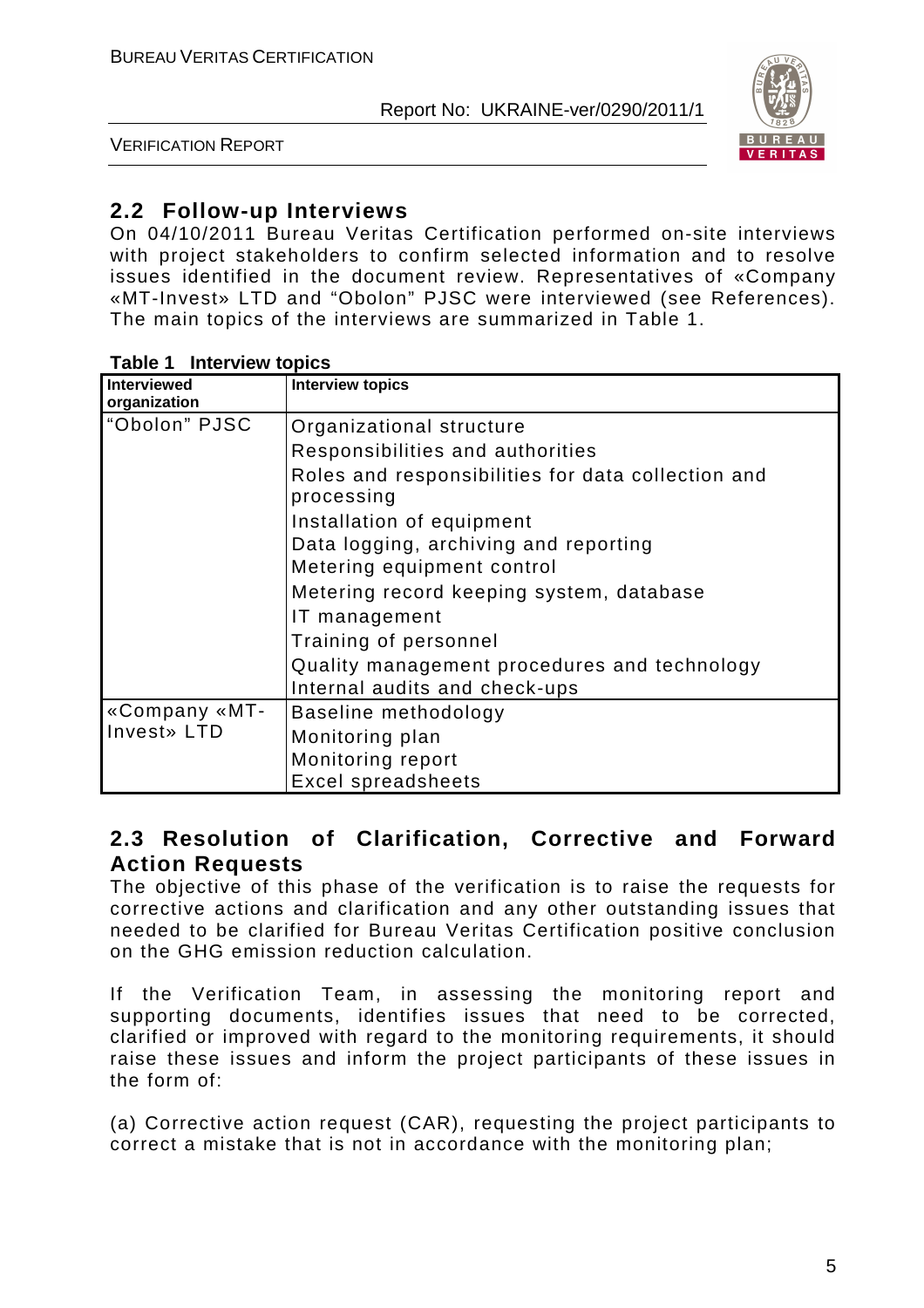

VERIFICATION REPORT

(b) Clarification request (CL), requesting the project participants to provide additional information for the Verification Team to assess compliance with the monitoring plan;

(c) Forward action request (FAR), informing the project participants of an issue, relating to the monitoring that needs to be reviewed during the next verification period.

The Verification Team will make an objective assessment as to whether the actions taken by the project participants, if any, satisfactorily resolve the issues raised, if any, and should conclude its findings of the verification.

To guarantee the transparency of the verification process, the concerns raised are documented in more detail in the verification protocol in Appendix A.

## **3 VERIFICATION CONCLUSIONS**

In the following sections, the conclusions of the verification are stated.

The findings from the desk review of the original monitoring documents and the findings from interviews during the follow up visit are described in the Verification Protocol in Appendix A.

The Clarification, Corrective and Forward Action Requests are stated, where applicable, in the following sections and are further documented in the Verification Protocol in Appendix A. The verification of the Project resulted in 05 Corrective Action Requests, 00 Clarification Requests, and 01 Forward Action Requests.

The number between brackets at the end of each section corresponds to the DVM paragraph.

#### **3.1 Remaining issues and FARs from previous verifications**

There is FAR01 remaining after the prior verification. This FAR still pending and will be closed after 2011 end.

#### **3.2 Project approval by Parties involved (90-91)**

Written project approval by the Ukraine #1914/23/7 dated 22/07/2011 has been issued by the State Environmental Investment Agency of Ukraine.

Written project approval by France (letter of approval for the project "Reduction of power consumption and waste disposal at "Obolon" PJSC" № 11-0804 5E DNter (DFP, DNA) dated 04/08/2011) has been issued by Ministry of Ecology, Sustainable Development, Transports and Housing.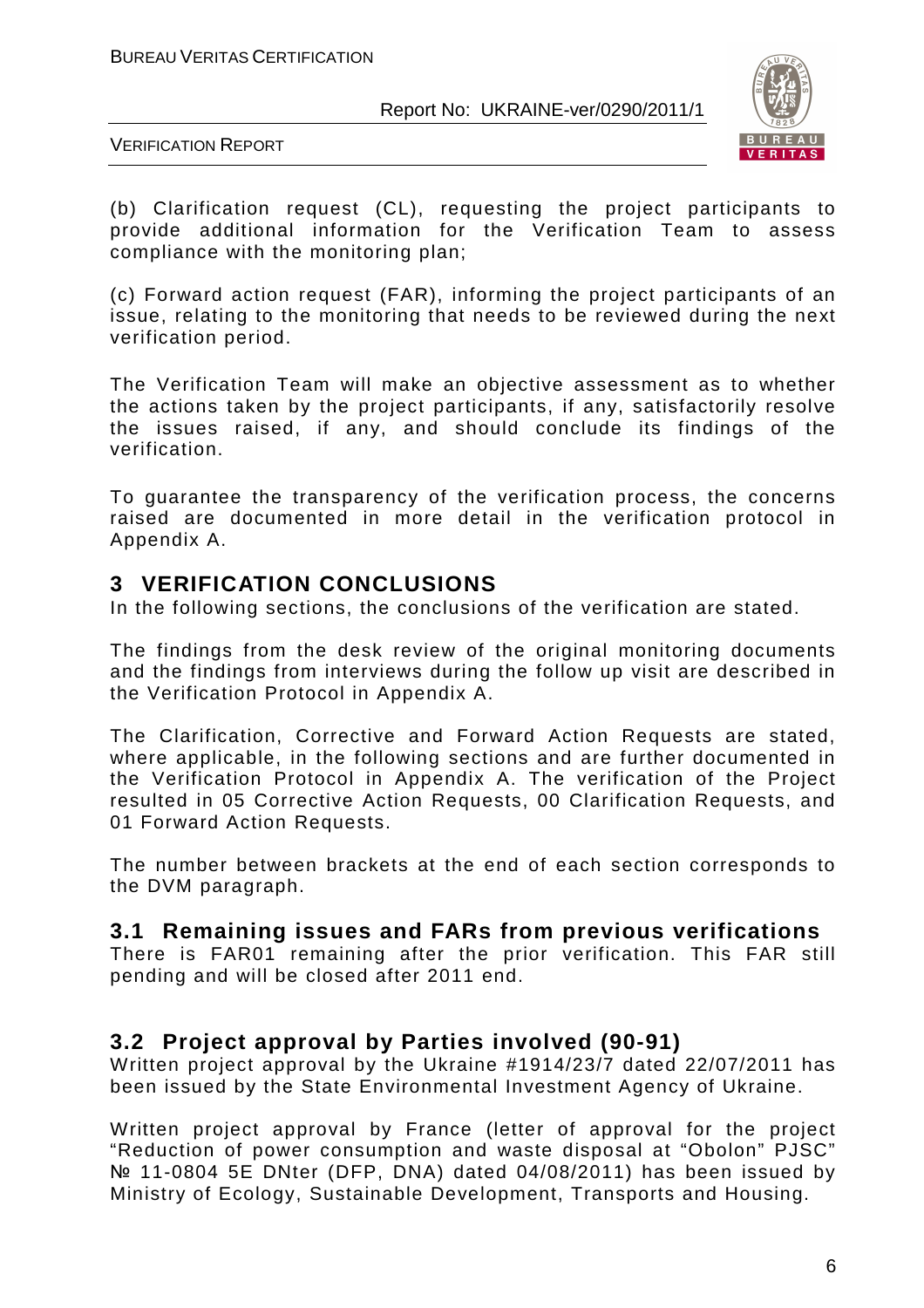

VERIFICATION REPORT

The abovementioned written approvals are unconditional.

#### **3.3 Project implementation (92-93)**

In accordance with the schedule of project implementation during 2011 the plant had implemented the following measures:

• reconstruction of the sparging drying system with the implementation of thermal energy from boiling condensate

It was assessed by Bureau Veritas verification team during the site visit that the project has been implemented in accordance with the PDD regarding which the determination has been deemed final.

Project equipment has been installed with minor deviations from the schedule and is fully operational.

Outstanding issues related to the Project implementation, PP's response and BV Certification's conclusion is described in Appendix A.

#### **3.4 Compliance of the monitoring plan with the monitoring methodology (94-98)**

The monitoring occurred in accordance with the monitoring plan included in the PDD regarding which the determination has been deemed final.

For calculating the emission reductions, key factors influencing the baseline emissions and the activity level of the project and the emissions as well as risks associated with the project were taken into account, as appropriate.

Data sources used for calculating emission reductions, such as calibrated measuring equipment, the study of standardized emission factors for the Ukrainian electricity grid, IPCC guidelines are clearly identified, reliable and transparent.

Emission factors, including default emission factors, are selected by carefully balancing accuracy and reasonableness, and appropriately justified of the choice.

The calculation of emission reductions is based on conservative assumptions and the most plausible scenarios in a transparent manner.

Outstanding issues related to the Compliance of the monitoring plan with the monitoring methodology, PP's response and BV Certification's conclusion is described in Appendix A.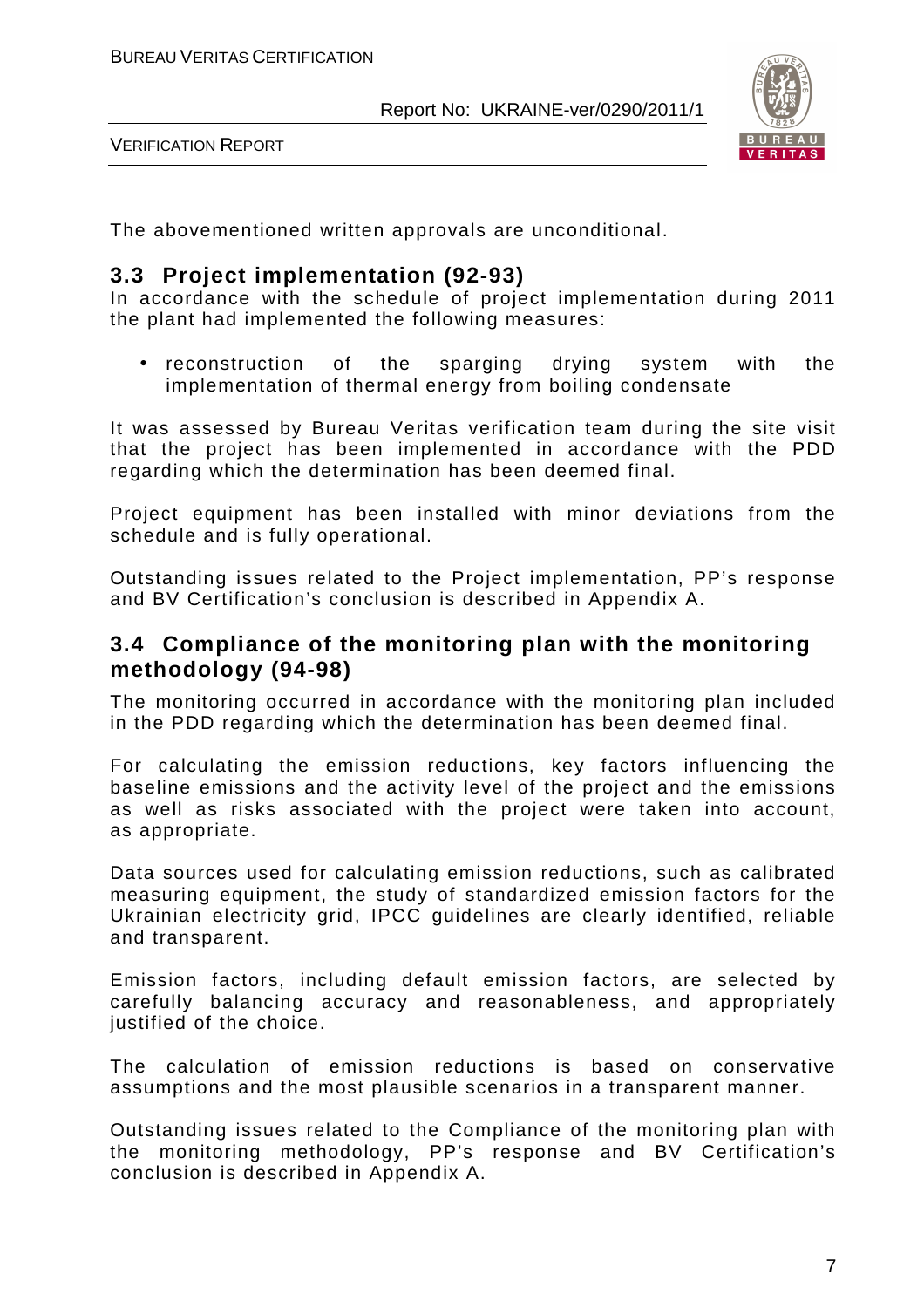

VERIFICATION REPORT

## **3.5 Revision of monitoring plan (99-100)**

Not applicable.

## **3.6 Data management (101)**

The implementation of data collection procedures is in accordance with the monitoring plan, including the quality control and quality assurance procedures.

The function of the monitoring equipment, including its calibration status, is in order.

Outstanding issues related to the Data management, PP's response and BV Certification's conclusion is described in Appendix.

#### **3.7 Verification regarding programmes of activities (102- 110)**

Not applicable.

## **4 VERIFICATION OPINION**

Bureau Veritas Certification has performed the periodic verification of the «Reduction of power consumption and waste disposal at "Obolon" PJSC» Project in Ukraine. The verification was performed on the basis of UNFCCC criteria and host country criteria and also on the criteria given to provide for consistent project operations, monitoring and reporting.

The verification consisted of the following three phases: i) desk review of the project design and the baseline and monitoring plan; ii) follow-up interviews with project stakeholders; iii) resolution of outstanding issues and the issuance of the final verification report and opinion.

The management of "Obolon" PJSC and «Company «MT-Invest» LTD is responsible for the preparation of the GHG emissions data and the reported GHG emissions reductions of the project on the basis set out within the project Monitoring and Verification Plan indicated in the final PDD version 02 dated 10/06/2011. The development and maintenance of records and reporting procedures in accordance with that plan, including the calculation and determination of GHG emission reductions from the project, is the responsibility of the management of the project.

Bureau Veritas Certification verified the Project Monitoring Report version 2.0 dated 05/10/2011 for the reporting period as indicated below. Bureau Veritas Certification confirms that the project is implemented as planned and described in determinated PDD. Installed equipment being essential for generating emission reduction runs reliably and is calibrated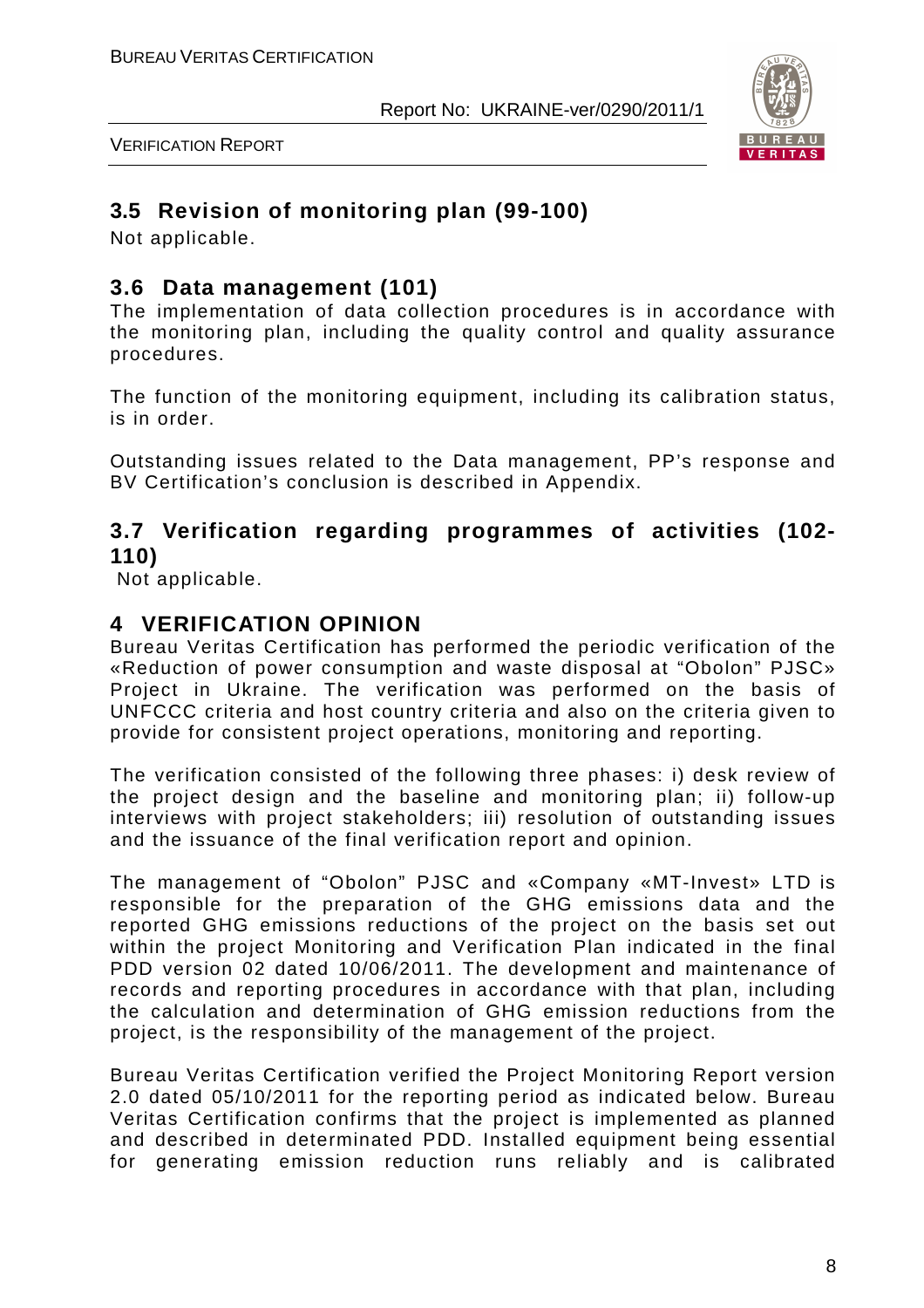

VERIFICATION REPORT

appropriately. The monitoring system is in place and the project is generating GHG emission reductions.

Bureau Veritas Certification can confirm that the GHG emission reduction is calculated without material misstatements. Our opinion relates to the project's GHG emissions and resulting GHG emissions reductions reported and related to the approved project baseline and monitoring, and its associated documents. Based on the information we have seen and evaluated, we confirm the following statement:

Reporting period: From 01/07/2011 to 30/09/2011

| Baseline emissions         | :124747 | t CO <sub>2</sub> equivalents. |
|----------------------------|---------|--------------------------------|
| Project emissions          | :33159  | t CO <sub>2</sub> equivalents. |
| <b>Emission Reductions</b> | :91588  | t CO <sub>2</sub> equivalents. |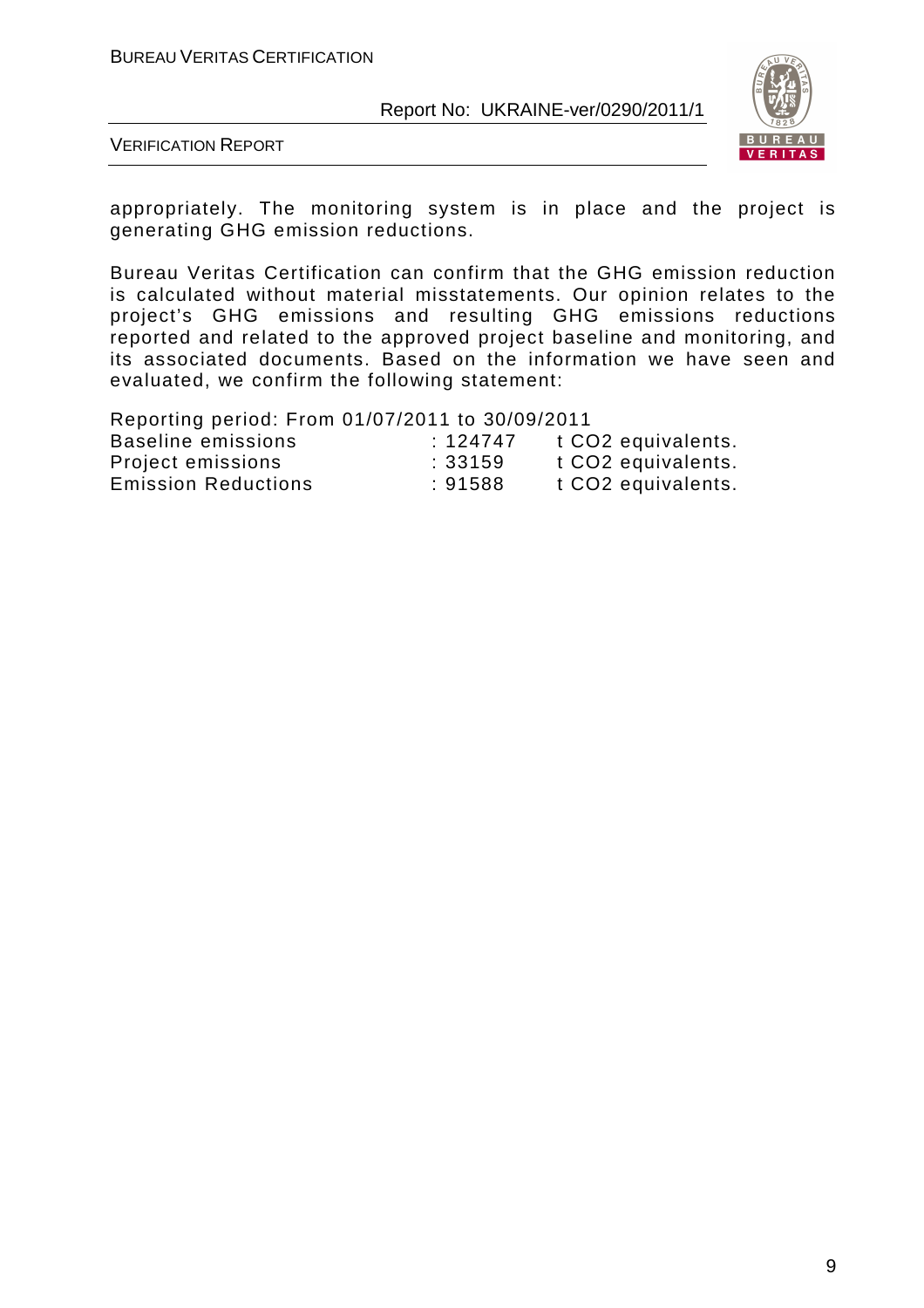

VERIFICATION REPORT

## **5 REFERENCES**

#### **Category 1 Documents:**

Documents provided by «Company «MT-Invest» LTD that relate directly to the GHG components of the project.

- /1/ PDD "Reduction of power consumption and waste disposal at "Obolon" PJSC" version 02 dated 10/06/2011.
- /2/ Monitoring Report for 01/07/2011-30/09/2011 "Reduction of power consumption and waste disposal at "Obolon" PJSC", version 1.0 dated 01/10/2011.
- /3/ Monitoring Report for 01/07/2011-30/09/2011 "Reduction of power consumption and waste disposal at "Obolon" PJSC", version 2.0 dated 05/10/2011.
- /4/ Excel-file "MR\_2011\_2\_Obolon\_v.1.xls"
- /5/ Letter of Approval #1914/23/7 for the project "Reduction of power consumption and waste disposal at "Obolon" PJSC" issued by State Environmental Investment Agency of Ukraine dated 22/07/2011.
- /6/ Letter of Approval № 11-0804 5E DNter (DFP, DNA) dated 04/08/2011 for the project "Reduction of power consumption and waste disposal at "Obolon" PJSC" issued by Ministry of Ecology, Sustainable Development, Transports and Housing, General Directorate for Energy and Climate - Climate and energy efficiency service - Carbon markets desk.

#### **Category 2 Documents:**

Background documents related to the design and/or methodologies employed in the design or other reference documents.

- /1/ Decree of Cabinet of Ministers of Ukraine #206, dated 22/02/2006
- /2/ JISC Guidance on criteria for baseline setting and monitoring. Version 02.
- /3/ "Combined tool to identify the baseline scenario and demonstrate additionality" (Version 03.0.0)
- /4/ Glossary of Joint Implementation Terms, Version 03.
- /5/ Decree #43 on approval of indexes of specific carbon dioxide emissions in the year 2010 issued by NEIA dated 28.03.2011.
- /6/ Decree #62 on approval of indexes of specific carbon dioxide emissions in the year 2008 issued by NEIA dated 15.04.2011.
- /7/ Decree #63 on approval of indexes of specific carbon dioxide emissions in the year 2009 issued by NEIA dated 15.04.2011.
- /8/ Decree #75 on approval of indexes of specific carbon dioxide emissions in the year 2011 issued by NEIA dated 12.05.2011.
- /9/ Application of department chief for education of some categories of personnel of CJSC "Obolon" in 2011. Approved on 28.12.2010
- /10/ Article in the newspaper "Kyivska Pravda"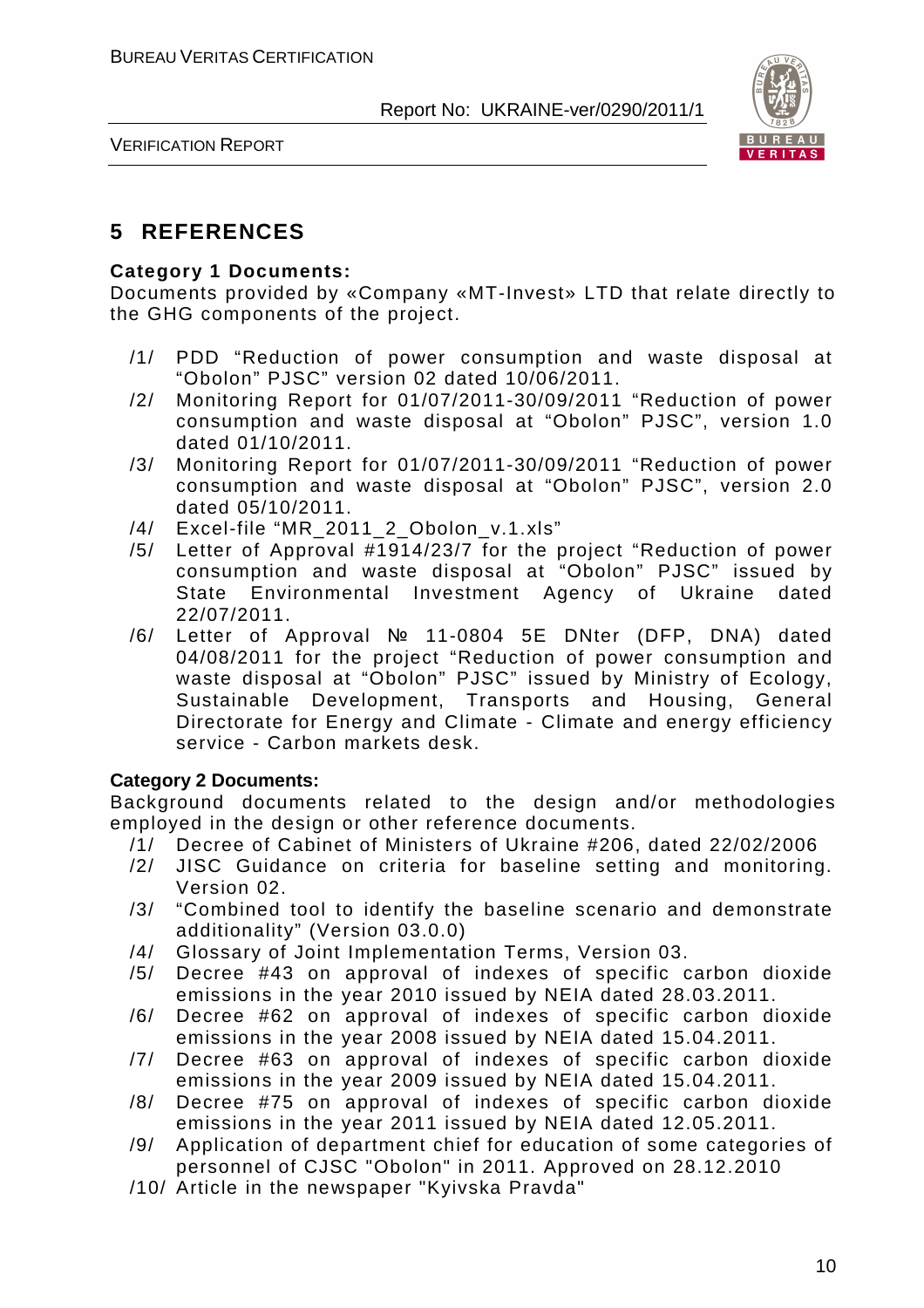

VERIFICATION REPORT

- /11/ Assignment for design, production and assembling of assembling station and return of condensate after facilities for sparging dehydration dated 26.10.2010
- /12/ Conclusion №26/07.12.2010-0001 dated 10.01.2011 of state ecological expertise
- /13/ Contract №3 dated 26.10.2010
- /14/ Form 11-MPT for 2010
- /15/ Letter №2800/0/2-11 dated 28/07/2011
- /16/ Letter №2801/0/2-11 dated 28/07/2011
- /17/ Form 24 for 2010
- /18/ Hangover-takeover protocol on recuperation and vacuum evaporation facilities dated 16.09.2010
- /19/ Information on specific indicators waste generation and information on waste generation for the previous, current and next years draft for 2000
- /20/ Letter №06.07/3252/905 dated 20.05.2011 about relegalization of permission for pollutants wastes
- /21/ List of compressors of cooling-booster station for 01.01.2011
- /22/ Multifunctional electric meter EPQS 122.21.18LL. Reg.№623630. Passport
- /23/ Passport of boiler SEOG-604 Reg.№В-6296
- /24/ Permission for object operation beginning №3538.07.30-15.96.0 from 12.12.2007 until 12.12.2010
- /25/ Permission №8038000000-003 for pollutants emission into the atmospheric air from stationary sources dated 19.05.2011
- /26/ Permission №8038000000-003 for wastes placing in 2011 dated 14.06.2010
- /27/ Photo. Ammoniac compressor SAB 233. Інв.№827422
- /28/ Photo. Ammoniac cooling station
- /29/ Photo. Compressor 2BM-27/9M2. Inv.№516791
- /30/ Photo. Compressor SAB 202 SM Inv.№525055
- /31/ Photo. Compressor SSRML-200-2S VFD Inv.№827421
- /32/ Photo. Condenser NK273/4000-4W. Registration №94
- /33/ Photo. Evaporating condenser. Inv.№803248
- /34/ Photo. Filtration department of fermentation workshop. Boiling workshop
- /35/ Photo. Granular sparging cooling department.
- /36/ Photo. KhKTs Senior Foreman room
- /37/ Photo. Leading ecology engineer's room
- /38/ Photo. List of protecting sets Champion Super
- /39/ Photo. Sanitary inspector's room. Radiology laboratory.
- /40/ Photo. Scheme of CJSC "Obolon" carbonic station reconstruction
- /41/ Photo. Scheme of СО2 supply of general production workshops ОТЕХ-113.ОРП.00-ТХ
- /42/ Report on results of fuel, heat and electric power usage for 2009 dated 15.01.2010
- /43/ Scheme of CJSC "Obolon" general layout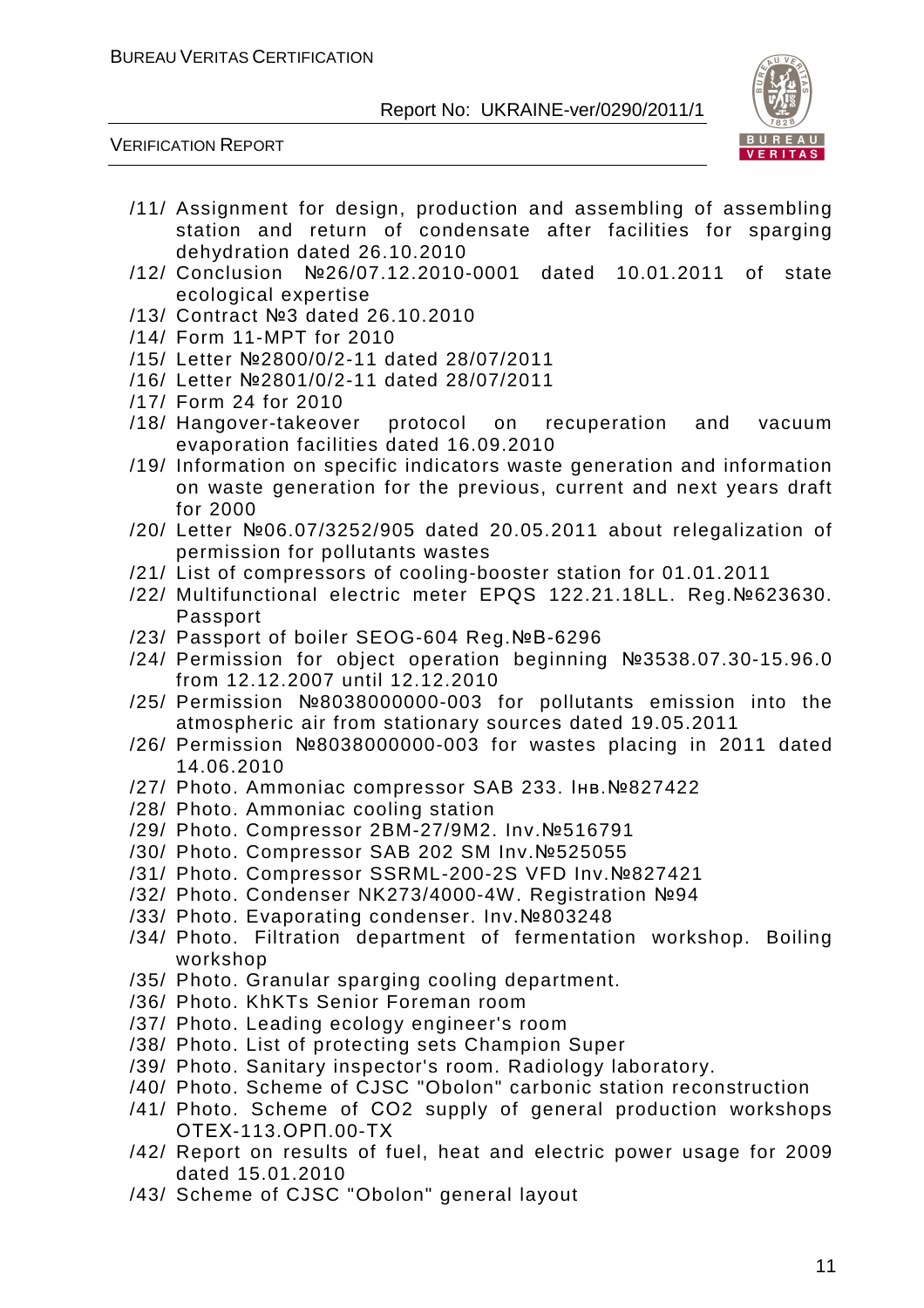

VERIFICATION REPORT

- /44/ Statement of erection supervision work carried out according to the contract №74.2907-ERG-CHM dated 15.12.2009
- /45/ Statements on delivery of equipment into operation dated 28.10.2009
- /46/ Transfer certificate of permanent assets. Pump WILO ASP 200 CS 132/4
- /47/ Wastes and package materials accounting. Typical form N 1-BT started in January 2009
- /48/ Transfer certificate of permanent assets. Pump WILO ASP 200 CS 132/4

#### **Persons interviewed:**

List persons interviewed during the verification or persons that contributed with other information that are not included in the documents listed above.

- /1/ Ivan Gorban Technical Director
- /2/ Sergiy Pustovit Leading Energy Management
- /3/ Svitlana Bashmakova Senior Engineer on Environmental Protection
- /4/ Oleksandr Solomenko Head-refrigerating compressor plant
- /5/ Anatoliy Zakrevskiy Chief power engineer
- /6/ Evgen Zuravliov Director on Ecology projects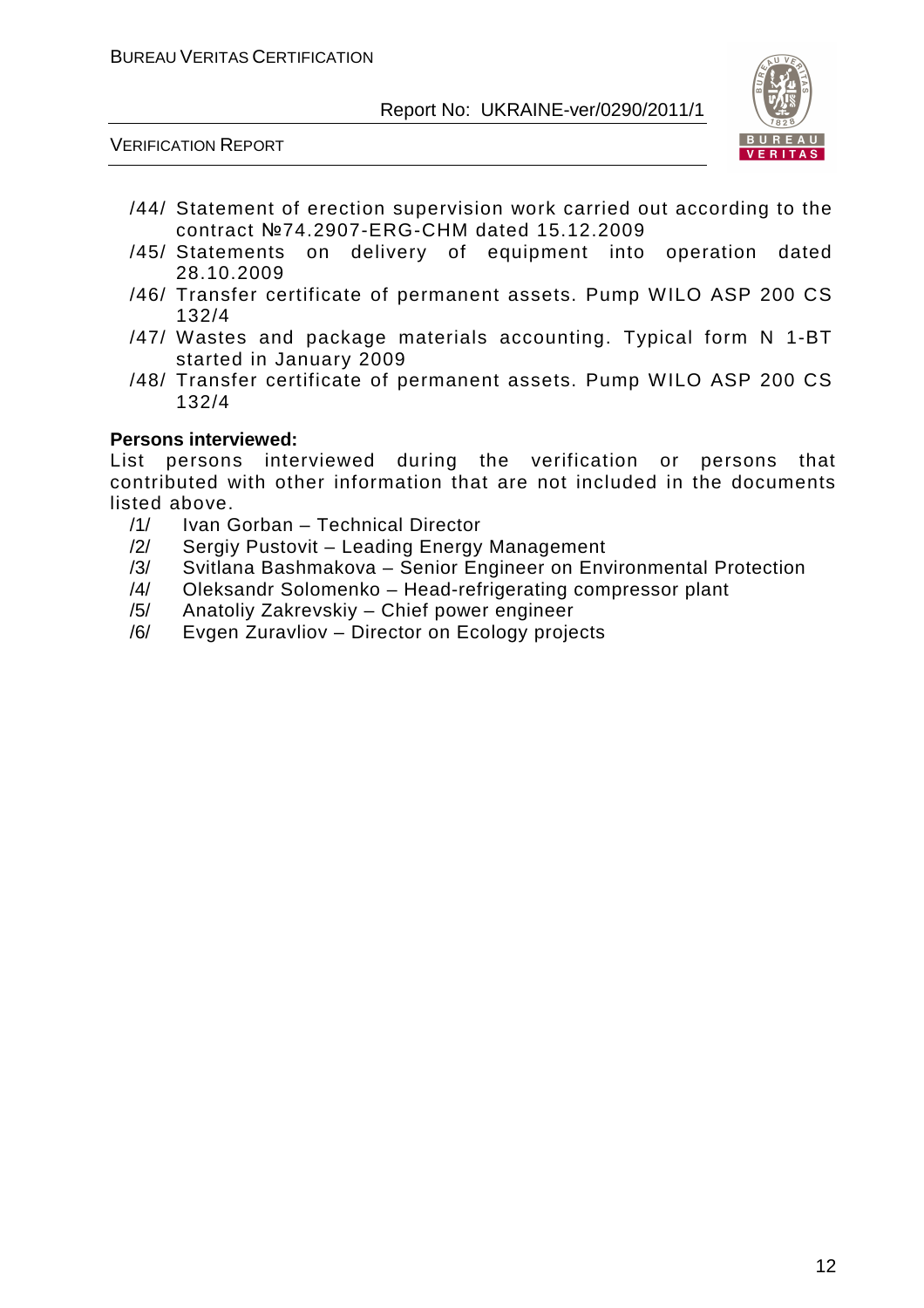

VERIFICATION REPORT

## APPENDIX A: VERIFICATION PROTOCOL

|  |                                         |  |  | Check list for verification, according to the JOINT IMPLEMENTATION DETERMINATION AND |  |
|--|-----------------------------------------|--|--|--------------------------------------------------------------------------------------|--|
|  | <b>VERIFICATION MANUAL (Version 01)</b> |  |  |                                                                                      |  |

| <b>DVM</b> | <b>Check Item</b>                                                                                                                              | Initial finding                                                                                                                                                                                                                                                                                                                                                                                                                                                                                                                                                                                                     | <b>Draft</b>    | <b>Final</b>    |
|------------|------------------------------------------------------------------------------------------------------------------------------------------------|---------------------------------------------------------------------------------------------------------------------------------------------------------------------------------------------------------------------------------------------------------------------------------------------------------------------------------------------------------------------------------------------------------------------------------------------------------------------------------------------------------------------------------------------------------------------------------------------------------------------|-----------------|-----------------|
| Paragr     |                                                                                                                                                |                                                                                                                                                                                                                                                                                                                                                                                                                                                                                                                                                                                                                     | <b>Conclusi</b> | <b>Conclusi</b> |
| aph        |                                                                                                                                                |                                                                                                                                                                                                                                                                                                                                                                                                                                                                                                                                                                                                                     | on              | on              |
|            | <b>Project approvals by Parties involved</b>                                                                                                   |                                                                                                                                                                                                                                                                                                                                                                                                                                                                                                                                                                                                                     |                 |                 |
| 90         | Party involved, other than the<br>host Party, issued a written<br>accordance with paragraph 38 of $\vert$<br>the JI guidelines, at the latest? | Has the DFPs of at least one The Ministry of Ecology, Sustainable<br>Development, Transports and Housing,<br>General Directorate for Energy and<br>project approval when submitting   Climate - Climate and energy efficiency<br>the first verification report to the service - Carbon markets desk of France<br>secretariat for publication in (Party involved which is not the host<br>country) has issued a written project<br>approval (letter of approval for the project<br>"Reduction of power consumption and<br>waste disposal at "Obolon" PJSC" № 11-<br>0804 5E DNter (DFP, DNA) dated<br>$04/08/2011$ . |                 |                 |
|            |                                                                                                                                                | <b>Corrective Action Request (CAR) 01:</b><br>Please, include in the Monitoring Report<br>the detailed information on letters of<br>approval issued by Parties involved.                                                                                                                                                                                                                                                                                                                                                                                                                                            | CAR01           | OK.             |
|            |                                                                                                                                                | Corrective Action Request (CAR) 02:<br>Letter of Approval from sponsor Party is                                                                                                                                                                                                                                                                                                                                                                                                                                                                                                                                     | CAR02           | <b>OK</b>       |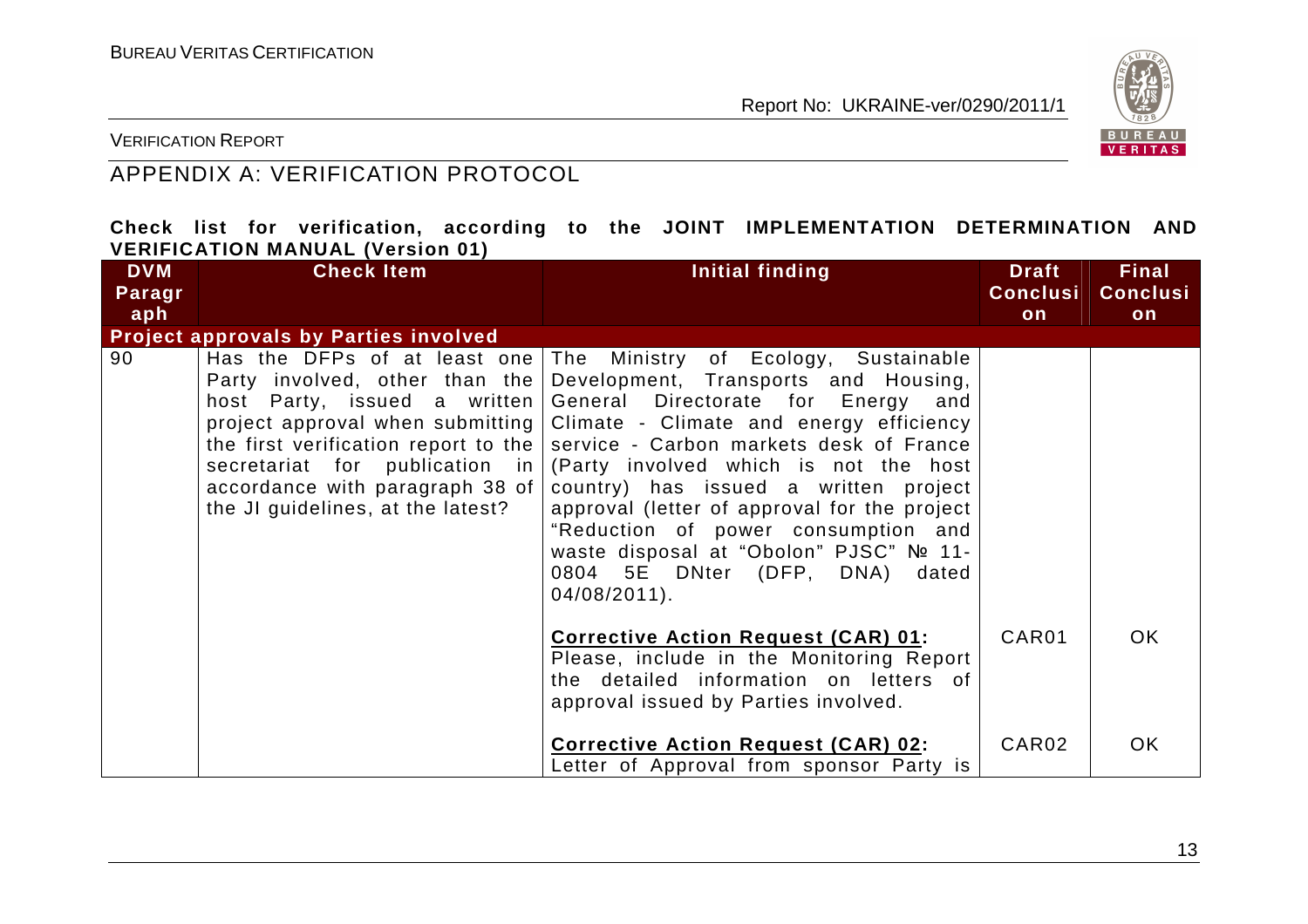

|                             |                                                                                                                                                                                                  |                                                                                                                                                                                                                                                                                                                                                         |                                       | <b>VERITAS</b>                        |
|-----------------------------|--------------------------------------------------------------------------------------------------------------------------------------------------------------------------------------------------|---------------------------------------------------------------------------------------------------------------------------------------------------------------------------------------------------------------------------------------------------------------------------------------------------------------------------------------------------------|---------------------------------------|---------------------------------------|
| <b>DVM</b><br>Paragr<br>aph | <b>Check Item</b>                                                                                                                                                                                | <b>Initial finding</b>                                                                                                                                                                                                                                                                                                                                  | <b>Draft</b><br><b>Conclusi</b><br>on | <b>Final</b><br><b>Conclusi</b><br>on |
|                             |                                                                                                                                                                                                  | not provided.                                                                                                                                                                                                                                                                                                                                           |                                       |                                       |
| 91                          | written<br>project<br>Are<br>all<br>the<br>approvals by<br>Parties involved<br>unconditional?                                                                                                    | All the written project approvals by Parties<br>involved are unconditional.                                                                                                                                                                                                                                                                             | OK.                                   | OK.                                   |
|                             | <b>Project implementation</b>                                                                                                                                                                    |                                                                                                                                                                                                                                                                                                                                                         |                                       |                                       |
| 92                          | Has<br>the<br>project<br>been<br>implemented in accordance with<br>the PDD regarding which the<br>determination has been deemed<br>final and is so listed<br>on the<br><b>UNFCCC JI website?</b> | The project has been implemented in<br>accordance with the PDD listed on the<br>UNFCCC JI website.<br><b>Corrective Action Request (CAR) 03:</b><br>In the section A.2 of the Monitoring<br>Report, registration number of the JI<br>project is not indicated. Please, indicate JI<br>reference registration number in the<br><b>Monitoring Report.</b> | CAR <sub>03</sub>                     | <b>OK</b>                             |
| 93                          | What is the status of operation of<br>the project during the monitoring<br>period?                                                                                                               | Project equipment has been installed with<br>minor deviations from the schedule and is<br>fully operational.<br>It has been seen on site and can be<br>proved by the verification team.                                                                                                                                                                 | OK.                                   | <b>OK</b>                             |
|                             | <b>Compliance with monitoring plan</b>                                                                                                                                                           |                                                                                                                                                                                                                                                                                                                                                         |                                       |                                       |
| 94                          | the monitoring occur in<br>Did<br>accordance with the monitoring<br><b>PDD</b><br>included<br>in<br>the<br>plan<br>which<br>regarding<br>the<br>determination has been deemed                    | Yes, the monitoring occurs in accordance<br>with the monitoring plan included in the<br>PDD.                                                                                                                                                                                                                                                            | OK.                                   | <b>OK</b>                             |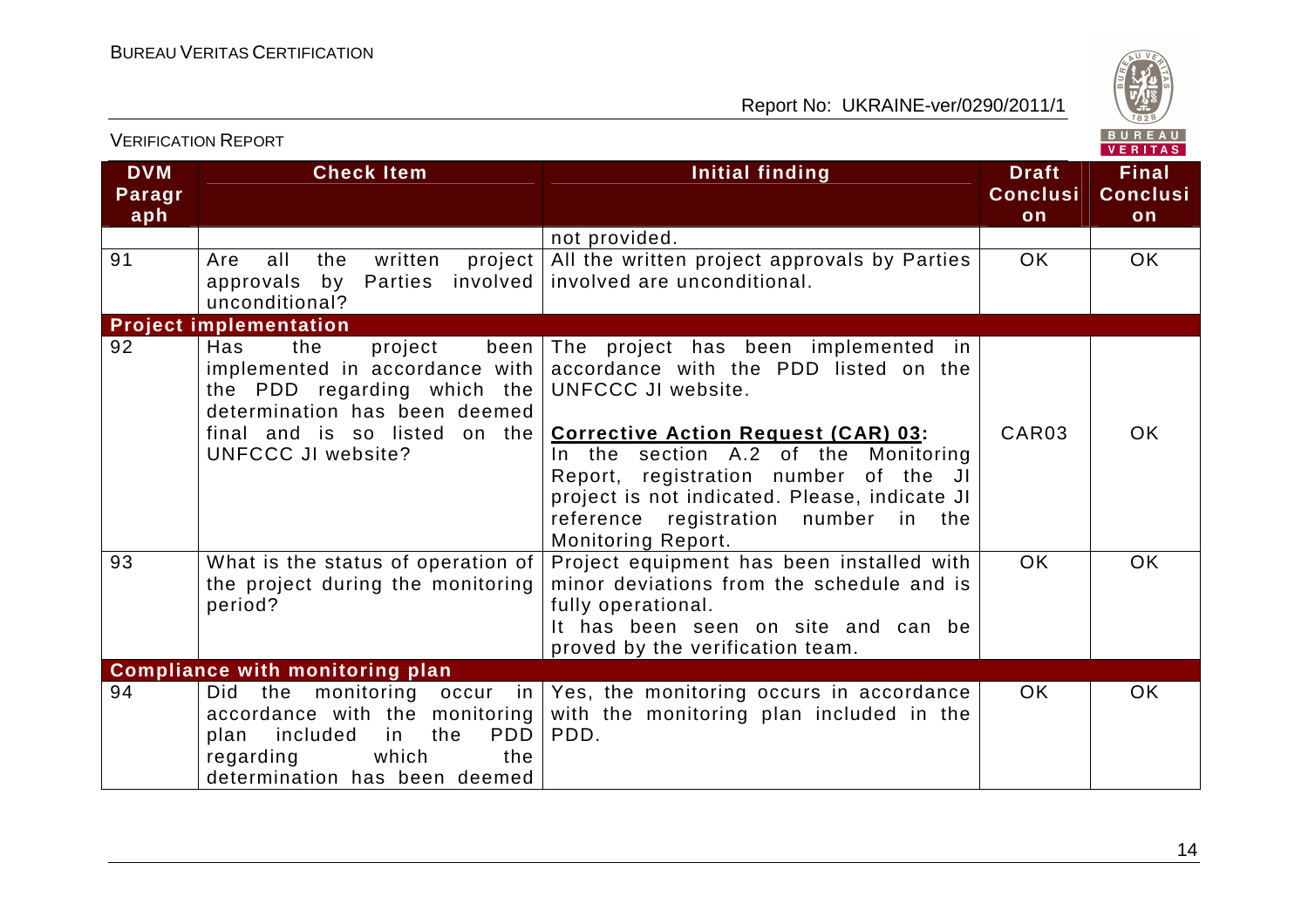

|                             |                                                                                                                                                                                                                                                                                                                                                 | VERITAS                                                                                                                                                              |                                       |                                       |  |
|-----------------------------|-------------------------------------------------------------------------------------------------------------------------------------------------------------------------------------------------------------------------------------------------------------------------------------------------------------------------------------------------|----------------------------------------------------------------------------------------------------------------------------------------------------------------------|---------------------------------------|---------------------------------------|--|
| <b>DVM</b><br>Paragr<br>aph | <b>Check Item</b>                                                                                                                                                                                                                                                                                                                               | <b>Initial finding</b>                                                                                                                                               | <b>Draft</b><br><b>Conclusi</b><br>on | <b>Final</b><br><b>Conclusi</b><br>on |  |
|                             | final and is so listed on the<br><b>UNFCCC JI website?</b>                                                                                                                                                                                                                                                                                      |                                                                                                                                                                      |                                       |                                       |  |
| 95 (a)                      | reductions or enhancements of<br>net removals, were key factors,<br>e.g. those listed in $23$ (b) (i)-(vii)<br>above, influencing the baseline<br>emissions or net removals and<br>the activity level of the project<br>and the emissions or removals as<br>well as risks associated with the<br>project taken into account, as<br>appropriate? | For calculating the emission   Yes, all relevant key factors were taken<br>into account, as appropriate.                                                             | <b>OK</b>                             | <b>OK</b>                             |  |
| 95 (b)                      | Are<br>data<br>used<br>for I<br>sources<br>calculating emission reductions<br>or enhancements of net removals<br>clearly identified, reliable and                                                                                                                                                                                               | <b>Corrective Action Request (CAR) 04:</b><br>Please specify numbers of formulas and<br>Figures in MR.                                                               | CAR04                                 | <b>OK</b>                             |  |
|                             | transparent?                                                                                                                                                                                                                                                                                                                                    | <b>Corrective Action Request (CAR) 05:</b><br>Please provide references on relevant<br>excel spreadsheets with calculations in<br>section C of MR.                   | CAR05                                 | <b>OK</b>                             |  |
|                             |                                                                                                                                                                                                                                                                                                                                                 | <b>Forward Action Request (FAR) 01:</b><br>During the next verification must be<br>reviewed and compared the data used in<br>the proposed MR with values of relevant | FAR01                                 | <b>OK</b>                             |  |

VERIFICATION REPORT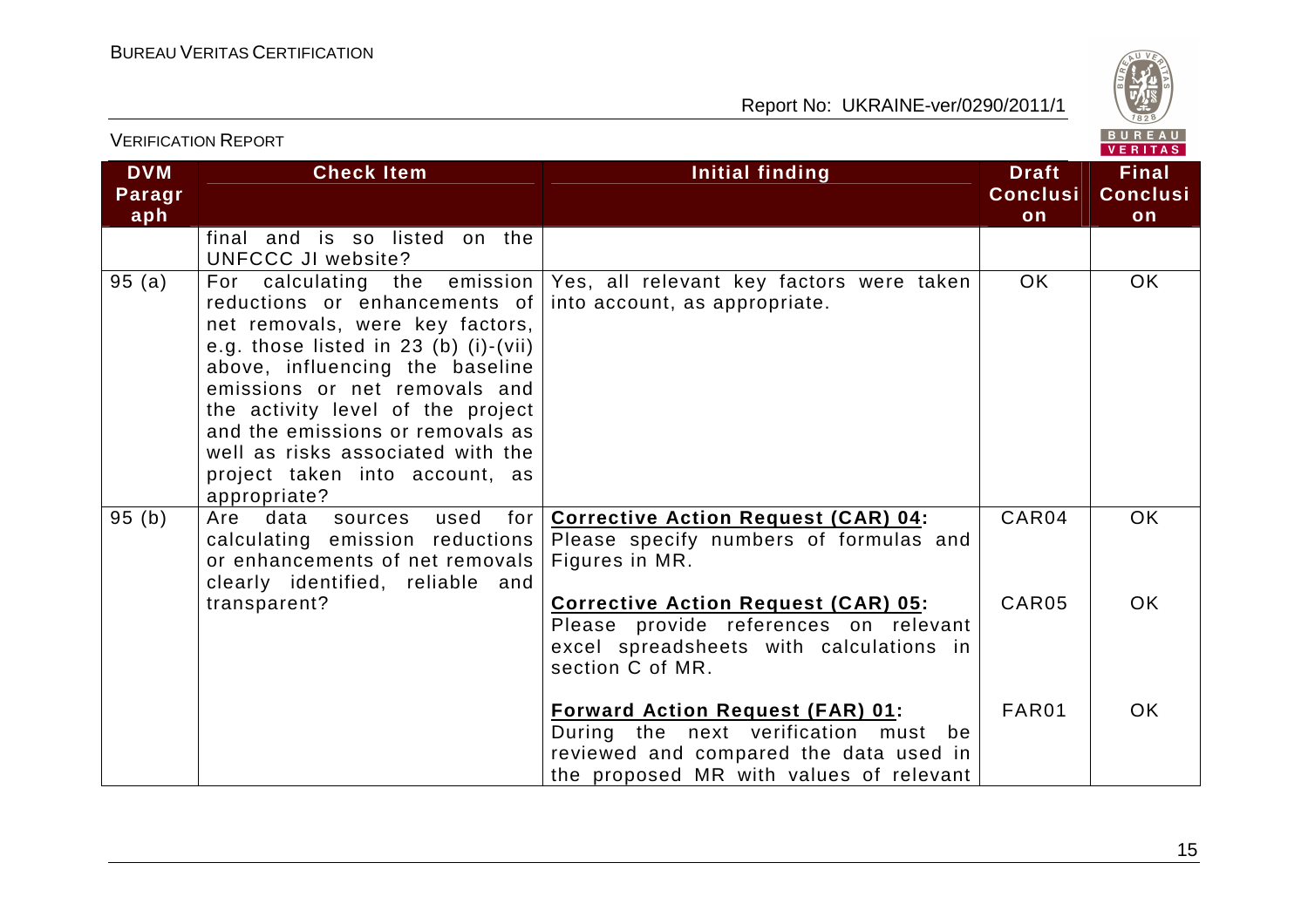VERIFICATION REPORT



| <b>DVM</b><br>Paragr<br>aph | <b>Check Item</b>                                                                                                                                                                                                                                                                               | Initial finding                                                                                                                                              | <b>Draft</b><br><b>Conclusi</b><br>on | Final<br><b>Conclusi</b><br>on |
|-----------------------------|-------------------------------------------------------------------------------------------------------------------------------------------------------------------------------------------------------------------------------------------------------------------------------------------------|--------------------------------------------------------------------------------------------------------------------------------------------------------------|---------------------------------------|--------------------------------|
|                             |                                                                                                                                                                                                                                                                                                 | parameters in the annual reporting forms<br>for 2011.                                                                                                        |                                       |                                |
| 95 $(c)$                    | Are emission factors, including<br>default emission factors, if used<br>calculating<br>emission<br>the<br>for<br>reductions or enhancements of<br>removals,<br>selected<br>net<br>by<br>carefully balancing accuracy and<br>reasonableness.<br>and<br>appropriately justified of the<br>choice? | Yes, emission factors selected by carefully<br>balancing accuracy and reasonableness,<br>and appropriately justified of the choice.                          | <b>OK</b>                             | <b>OK</b>                      |
| 95(d)                       | Is the calculation of emission<br>reductions or enhancements of<br>removals<br>based<br>net<br>on<br>conservative assumptions and<br>the most plausible scenarios in a<br>transparent manner?                                                                                                   | Yes, the calculation of emission reductions<br>based on conservative assumptions and<br>the<br>most<br>plausible<br>scenarios<br>in a<br>transparent manner. | OK.                                   | OK.                            |
|                             | Applicable to JI SSC projects only                                                                                                                                                                                                                                                              |                                                                                                                                                              |                                       |                                |
| 96                          | Is the relevant threshold to be<br>classified as JI SSC project not<br>exceeded during the monitoring<br>period on an annual average<br>basis?<br>If the threshold is exceeded, is<br>the maximum emission reduction<br>level estimated in the PDD for                                          | N/A                                                                                                                                                          | N/A                                   | N/A                            |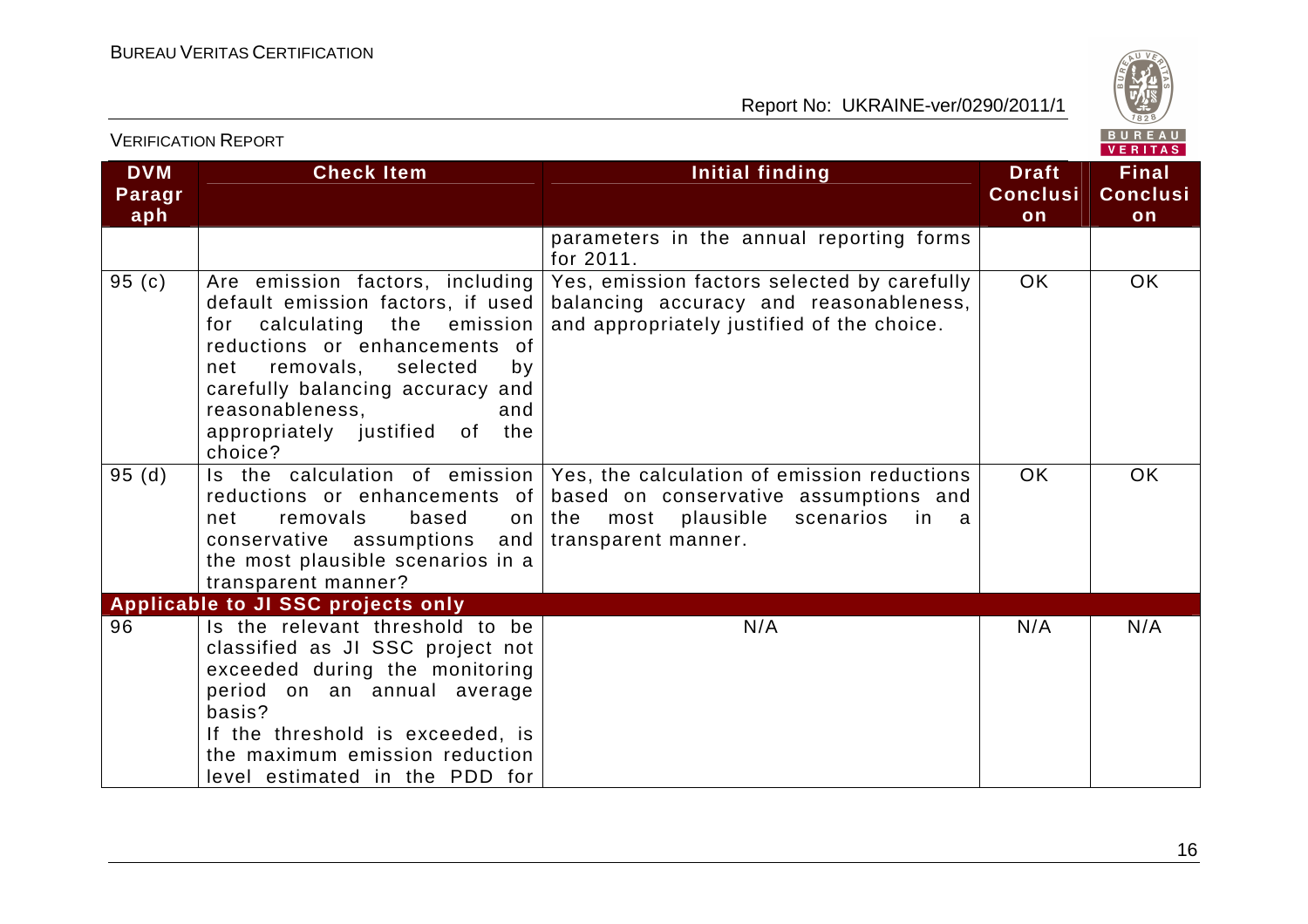

| <b>VERIFICATION REPORT</b>  |                                                                                                                                                                                                                                                                                                                                                              |                        |                                       | <b>BUREAU</b><br>VERITAS              |
|-----------------------------|--------------------------------------------------------------------------------------------------------------------------------------------------------------------------------------------------------------------------------------------------------------------------------------------------------------------------------------------------------------|------------------------|---------------------------------------|---------------------------------------|
| <b>DVM</b><br>Paragr<br>aph | <b>Check Item</b>                                                                                                                                                                                                                                                                                                                                            | <b>Initial finding</b> | <b>Draft</b><br><b>Conclusi</b><br>on | <b>Final</b><br><b>Conclusi</b><br>on |
|                             | the JI SSC project or the bundle<br>for<br>the<br>monitoring<br>period<br>determined?                                                                                                                                                                                                                                                                        |                        |                                       |                                       |
|                             | Applicable to bundled JI SSC projects only                                                                                                                                                                                                                                                                                                                   |                        |                                       |                                       |
| 97(a)                       | Has the composition of the<br>bundle not changed from that is<br>stated in F-JI-SSCBUNDLE?                                                                                                                                                                                                                                                                   | N/A                    | N/A                                   | N/A                                   |
| 97 (b)                      | determination<br><u>If</u><br>the<br>was<br>conducted on the basis of an<br>overall monitoring plan, have the<br>project participants submitted a<br>common monitoring report?                                                                                                                                                                               | N/A                    | N/A                                   | N/A                                   |
| 98                          | If the monitoring is based on a<br>monitoring plan that provides for<br>overlapping monitoring periods,<br>are the monitoring periods per<br>component of the project clearly<br>specified<br>in the monitoring<br>report?<br>Do the monitoring periods not<br>overlap with those for which<br>verifications<br>were<br>already<br>deemed final in the past? | N/A                    | N/A                                   | N/A                                   |
|                             | <b>Revision of monitoring plan</b>                                                                                                                                                                                                                                                                                                                           |                        |                                       |                                       |
|                             | Applicable only if monitoring plan is revised by project participant                                                                                                                                                                                                                                                                                         |                        |                                       |                                       |
| 99(a)                       | Did<br>the<br>project<br>participants                                                                                                                                                                                                                                                                                                                        | N/A                    | N/A                                   | N/A                                   |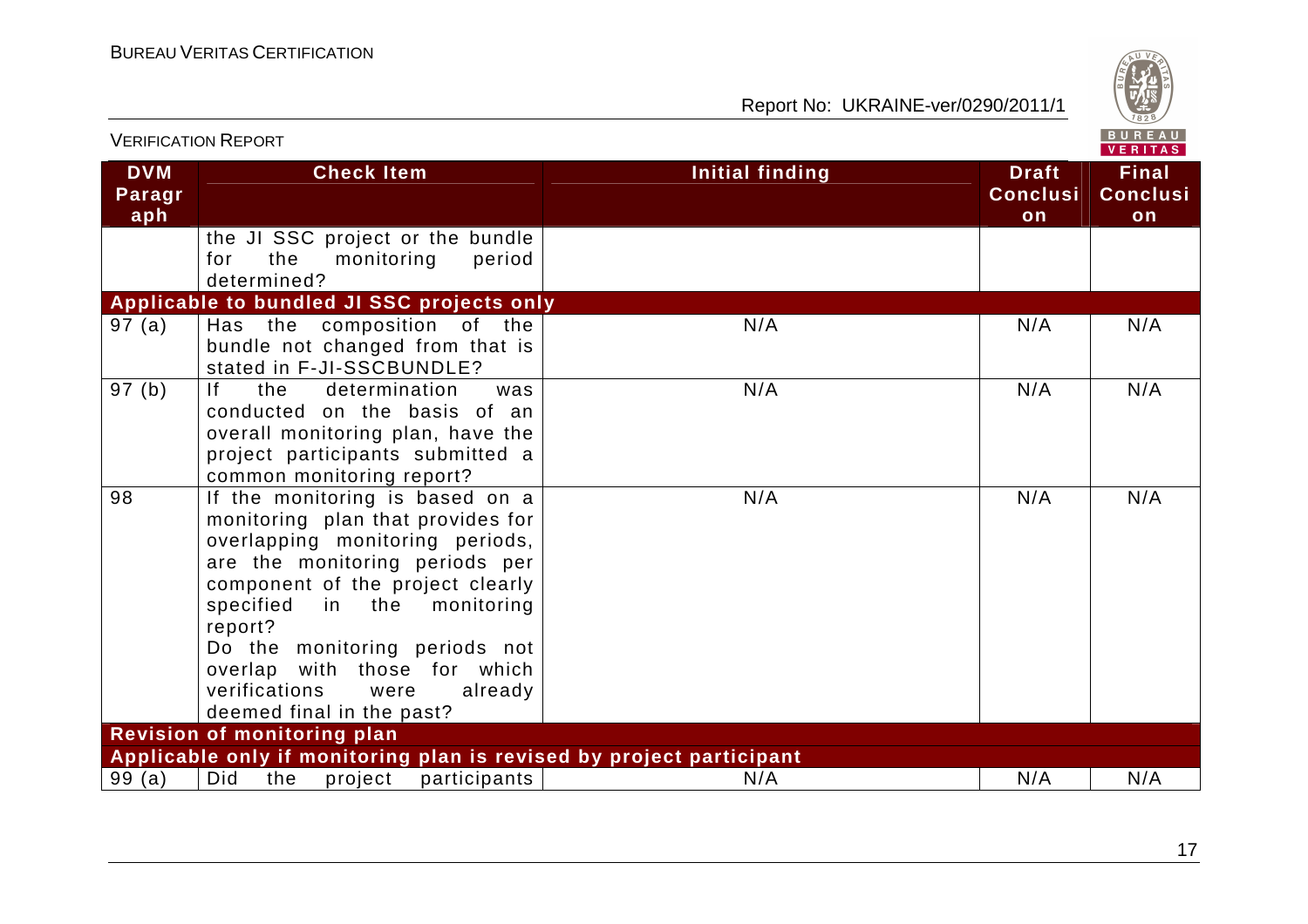

| <b>DVM</b><br>Paragr<br>aph | <b>Check Item</b>                                                                                                                                                                                                                                                                               | Initial finding<br><b>Draft</b><br><b>Conclusi</b><br>on | <b>Final</b><br><b>Conclusi</b><br>on |  |  |
|-----------------------------|-------------------------------------------------------------------------------------------------------------------------------------------------------------------------------------------------------------------------------------------------------------------------------------------------|----------------------------------------------------------|---------------------------------------|--|--|
|                             | provide<br>appropriate<br>an<br>justification<br>for the proposed<br>revision?                                                                                                                                                                                                                  |                                                          |                                       |  |  |
| 99(b)                       | Does the<br>revision<br>proposed<br>improve the accuracy and/or<br>applicability<br>of<br>information<br>collected compared<br>to<br>the<br>original monitoring plan without<br>changing conformity with the<br>relevant rules and regulations for<br>the establishment of monitoring<br>plans? | N/A<br>N/A                                               | N/A                                   |  |  |
|                             | Data management                                                                                                                                                                                                                                                                                 |                                                          |                                       |  |  |
| 101 $(a)$                   | Is the implementation of data<br>procedures<br>collection<br>in.<br>accordance with the monitoring<br>plan, including the quality control<br>and<br>quality<br>assurance<br>procedures?                                                                                                         | N/A<br>N/A                                               | N/A                                   |  |  |
| 101(b)                      | Is the function of the monitoring<br>equipment,<br>including<br>its<br>calibration status, is in order?                                                                                                                                                                                         | N/A<br>N/A                                               | N/A                                   |  |  |
| 101 $(c)$                   | Are the evidence and records<br>for<br>the<br>monitoring<br>used<br>traceable<br>maintained<br>in a<br>manner?                                                                                                                                                                                  | N/A<br>N/A                                               | N/A                                   |  |  |

#### VERIFICATION REPORT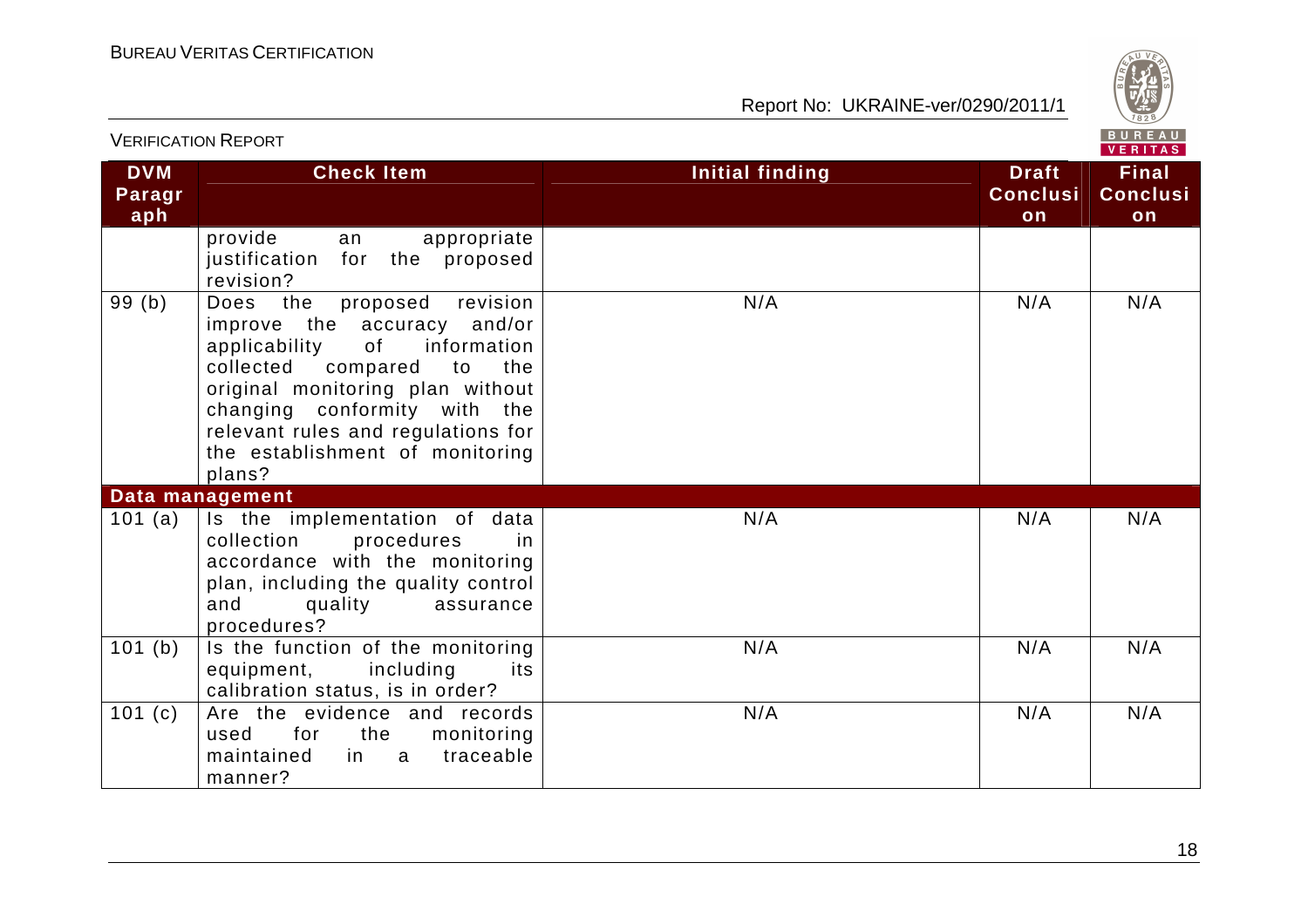

|                             | <b>VERIFICATION REPORT</b>                                                                                                                                                                                                                                                    |                                                                                    |                                       | <b>BUREAU</b><br><b>VERITAS</b>       |  |
|-----------------------------|-------------------------------------------------------------------------------------------------------------------------------------------------------------------------------------------------------------------------------------------------------------------------------|------------------------------------------------------------------------------------|---------------------------------------|---------------------------------------|--|
| <b>DVM</b><br>Paragr<br>aph | <b>Check Item</b>                                                                                                                                                                                                                                                             | <b>Initial finding</b>                                                             | <b>Draft</b><br><b>Conclusi</b><br>on | <b>Final</b><br><b>Conclusi</b><br>on |  |
| 101(d)                      | data<br>collection<br>the<br>and<br>$\mathsf{ls}$<br>the<br>management system<br>for<br>project in accordance with the<br>monitoring plan?                                                                                                                                    | N/A                                                                                | N/A                                   | N/A                                   |  |
|                             |                                                                                                                                                                                                                                                                               | Verification regarding programs of activities (additional elements for assessment) |                                       |                                       |  |
| 102                         | Is any JPA that has not been<br>added to the JI PoA not verified?                                                                                                                                                                                                             | N/A                                                                                | N/A                                   | N/A                                   |  |
| 103                         | Is the verification based on the<br>monitoring reports of all JPAs to<br>be verified?                                                                                                                                                                                         | N/A                                                                                | N/A                                   | N/A                                   |  |
| 103                         | Does the verification ensure the<br>accuracy and conservativeness<br>of the emission reductions or<br>of the contract of the contract of the contract of the contract of the contract of the contract of the contract o<br>enhancements<br>removals<br>generated by each JPA? | N/A                                                                                | N/A                                   | N/A                                   |  |
| 104                         | Does the monitoring period not<br>overlap with previous monitoring<br>periods?                                                                                                                                                                                                | N/A                                                                                | N/A                                   | N/A                                   |  |
| 105                         | <b>AIE</b><br>If.<br>the<br>learns<br>0f<br>an<br>erroneously included JPA, has<br>the AIE informed the JISC of its<br>findings in writing?                                                                                                                                   | N/A                                                                                | N/A                                   | N/A                                   |  |
|                             | Applicable to sample-based approach only                                                                                                                                                                                                                                      |                                                                                    |                                       |                                       |  |
| 106                         | Does the sampling plan prepared<br>by the AIE:<br>(a) Describe its sample selection,                                                                                                                                                                                          | N/A                                                                                | N/A                                   | N/A                                   |  |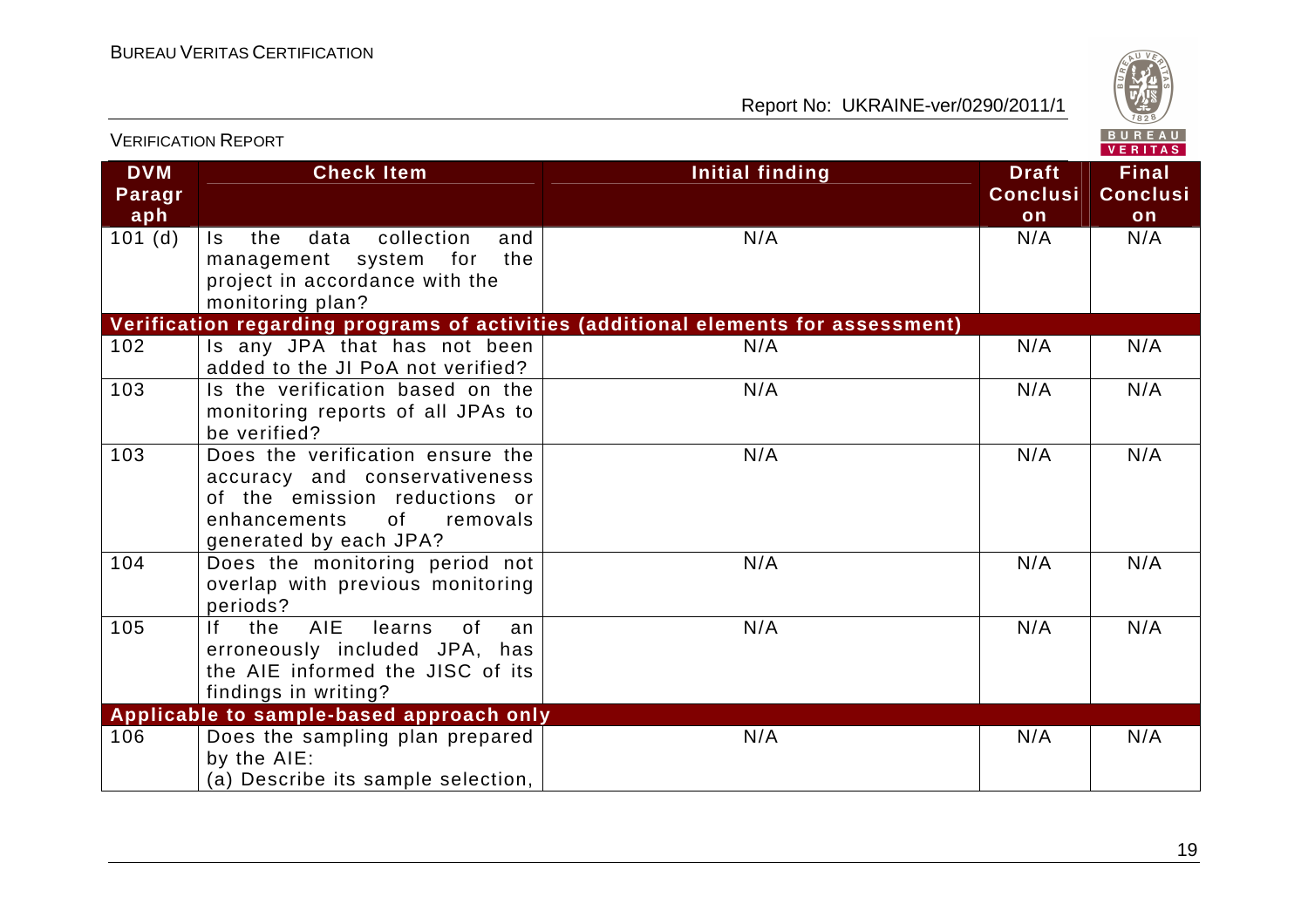

|                             | <b>VERIFICATION REPORT</b>                                                                                                                                                                                                                                                                                                                                                                                                                                                                                                                                                                                                                                                                                                                           | BUREAU<br><b>VERITAS</b> |                                       |                                       |
|-----------------------------|------------------------------------------------------------------------------------------------------------------------------------------------------------------------------------------------------------------------------------------------------------------------------------------------------------------------------------------------------------------------------------------------------------------------------------------------------------------------------------------------------------------------------------------------------------------------------------------------------------------------------------------------------------------------------------------------------------------------------------------------------|--------------------------|---------------------------------------|---------------------------------------|
| <b>DVM</b><br>Paragr<br>aph | <b>Check Item</b>                                                                                                                                                                                                                                                                                                                                                                                                                                                                                                                                                                                                                                                                                                                                    | Initial finding          | <b>Draft</b><br><b>Conclusi</b><br>on | <b>Final</b><br><b>Conclusi</b><br>on |
|                             | taking into<br>account that:<br>(i) For each verification that<br>uses a sample-based approach,<br>the sample selection shall be<br>sufficiently representative of the<br>JPAs in the JI PoA such<br>extrapolation to<br>all<br><b>JPAs</b><br>identified for that verification is<br>reasonable, taking into account<br>differences<br>among<br>the<br>characteristics of JPAs, such<br>as:<br>- The types of JPAs;<br>The complexity of the<br>applicable technologies and/or<br>measures used;<br>- The geographical location of<br>each JPA;<br>- The amounts of expected<br>emission reductions<br>of the<br>JPAs being verified;<br>- The number of JPAs for<br>which emission reductions are<br>being verified;<br>- The length of monitoring |                          |                                       |                                       |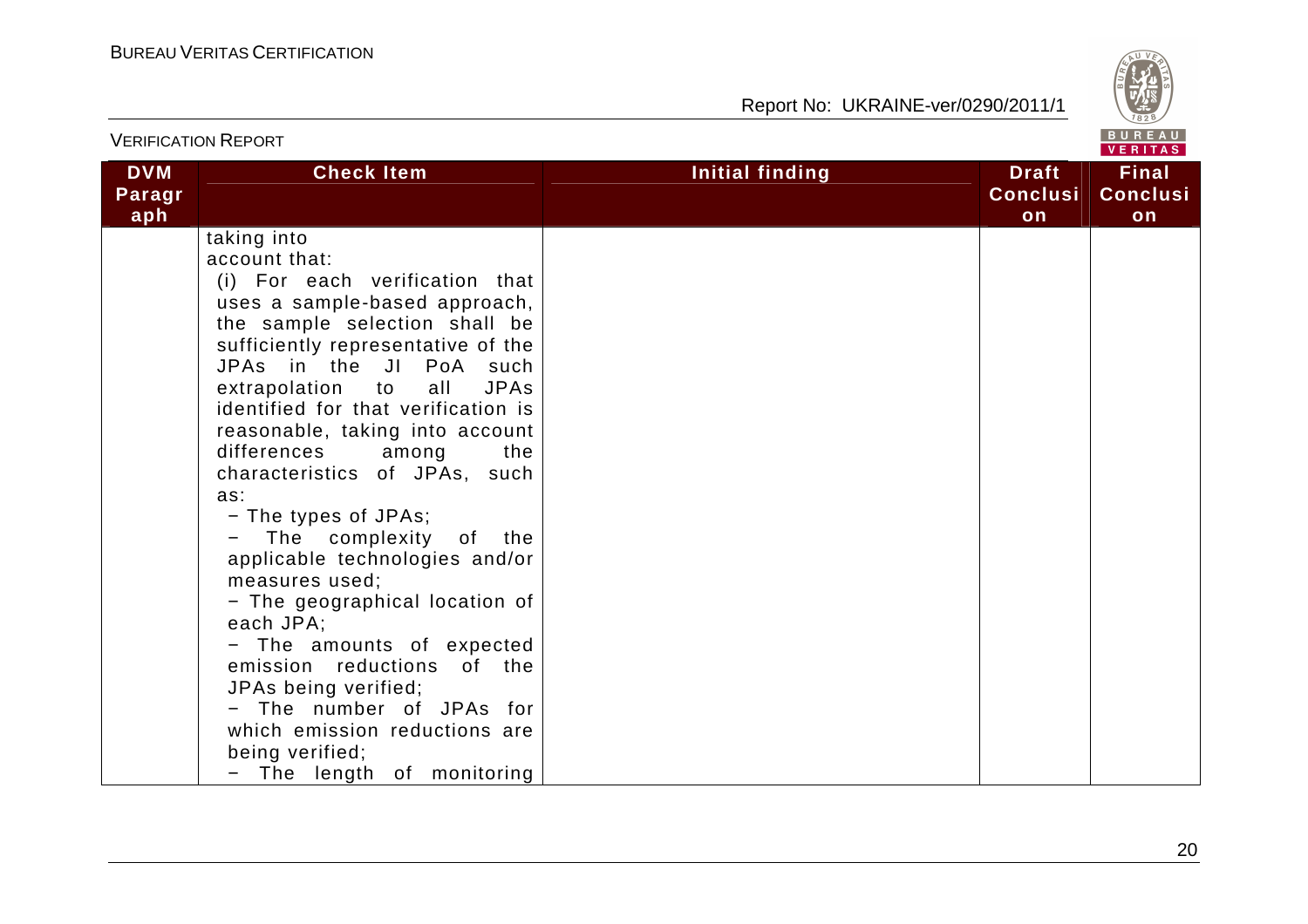

|                             |                                                                                                                                                                                                                                                                                                                                                                                                                      | VERITAS                |                                       |                                       |  |
|-----------------------------|----------------------------------------------------------------------------------------------------------------------------------------------------------------------------------------------------------------------------------------------------------------------------------------------------------------------------------------------------------------------------------------------------------------------|------------------------|---------------------------------------|---------------------------------------|--|
| <b>DVM</b><br>Paragr<br>aph | <b>Check Item</b>                                                                                                                                                                                                                                                                                                                                                                                                    | <b>Initial finding</b> | <b>Draft</b><br><b>Conclusi</b><br>on | <b>Final</b><br><b>Conclusi</b><br>on |  |
|                             | periods of the JPAs being<br>verified; and<br>- The samples selected for<br>prior verifications, if any?                                                                                                                                                                                                                                                                                                             |                        |                                       |                                       |  |
| 107                         | Is the sampling plan ready for<br>through<br>publication<br>the<br>secretariat<br>along<br>with<br>the<br>verification report and supporting<br>documentation?                                                                                                                                                                                                                                                       | N/A                    | N/A                                   | N/A                                   |  |
| 108                         | <b>AIE</b><br>made<br>site<br>Has<br>the<br>inspections of at least the square<br>root of the number of total JPAs,<br>rounded to the upper whole<br>number? If the AIE makes no site<br>fewer<br>inspections<br>site<br>or<br>inspections than the square root<br>of the number of total JPAs,<br>rounded to the upper whole<br>number, then does the AIE<br>provide a reasonable explanation<br>and justification? | N/A                    | N/A                                   | N/A                                   |  |
| 109                         | Is the sampling plan available for<br>submission to the secretariat for<br>the JISC.s ex ante assessment?<br>(Optional)                                                                                                                                                                                                                                                                                              | N/A                    | N/A                                   | N/A                                   |  |
| 110                         | If the AIE learns of a fraudulently                                                                                                                                                                                                                                                                                                                                                                                  | N/A                    | N/A                                   | N/A                                   |  |

VERIFICATION REPORT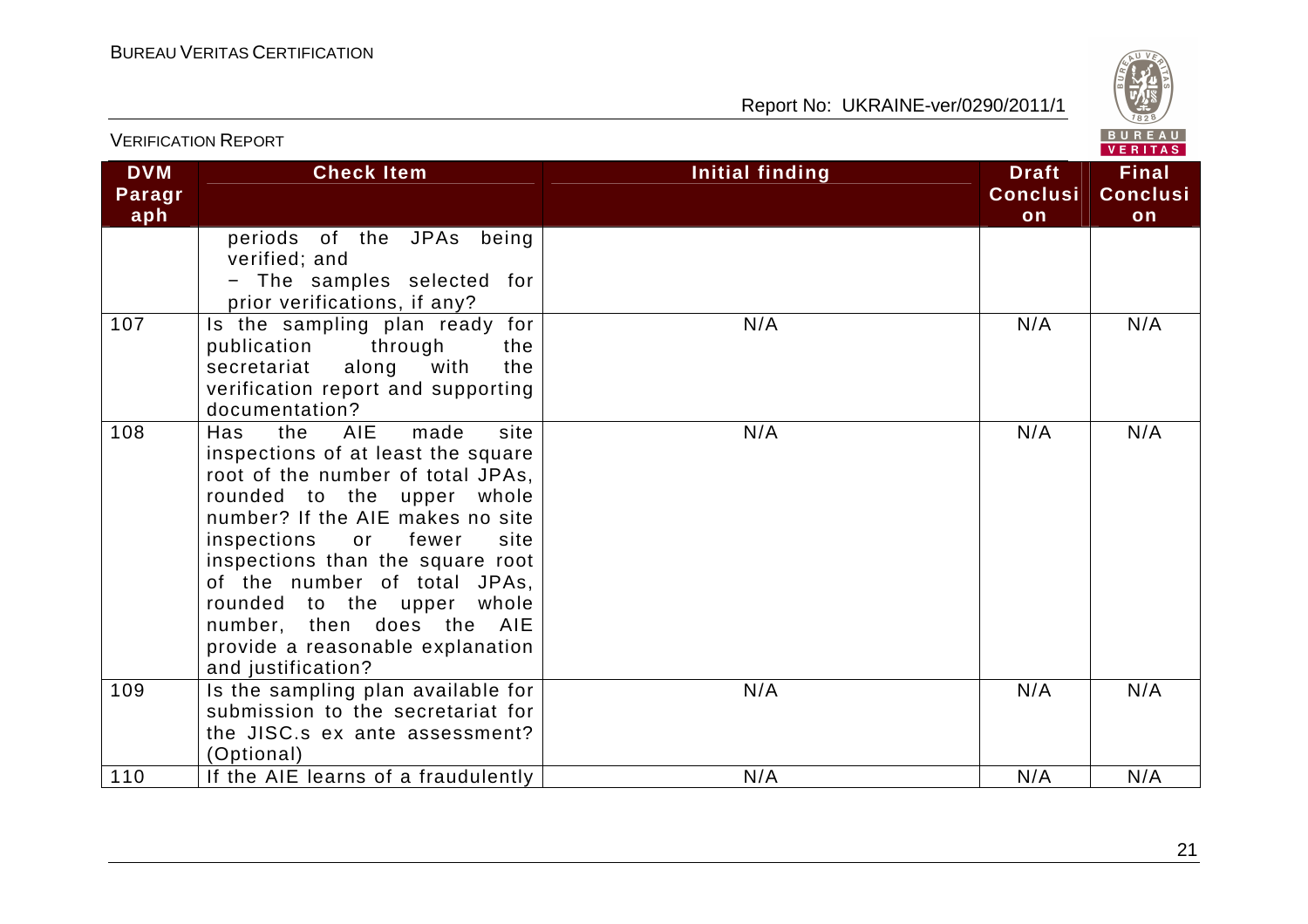|                             |                                                                                                                                                                                             | Report No: UKRAINE-ver/0290/2011/1                       | $\frac{1}{1828}$                       |
|-----------------------------|---------------------------------------------------------------------------------------------------------------------------------------------------------------------------------------------|----------------------------------------------------------|----------------------------------------|
|                             | <b>VERIFICATION REPORT</b>                                                                                                                                                                  |                                                          | BUREAU<br>VERITAS                      |
| <b>DVM</b><br>Paragr<br>aph | <b>Check Item</b>                                                                                                                                                                           | <b>Draft</b><br>Initial finding<br><b>Conclusi</b><br>on | <b>Final</b><br><b>Conclusi</b><br>on. |
|                             | JPA,<br>fraudulently<br>included<br>a<br>monitored JPA or an inflated<br>number of emission reductions<br>claimed in a JI PoA, has the AIE<br>informed the JISC of the fraud in<br>writing? |                                                          |                                        |

**AND VER**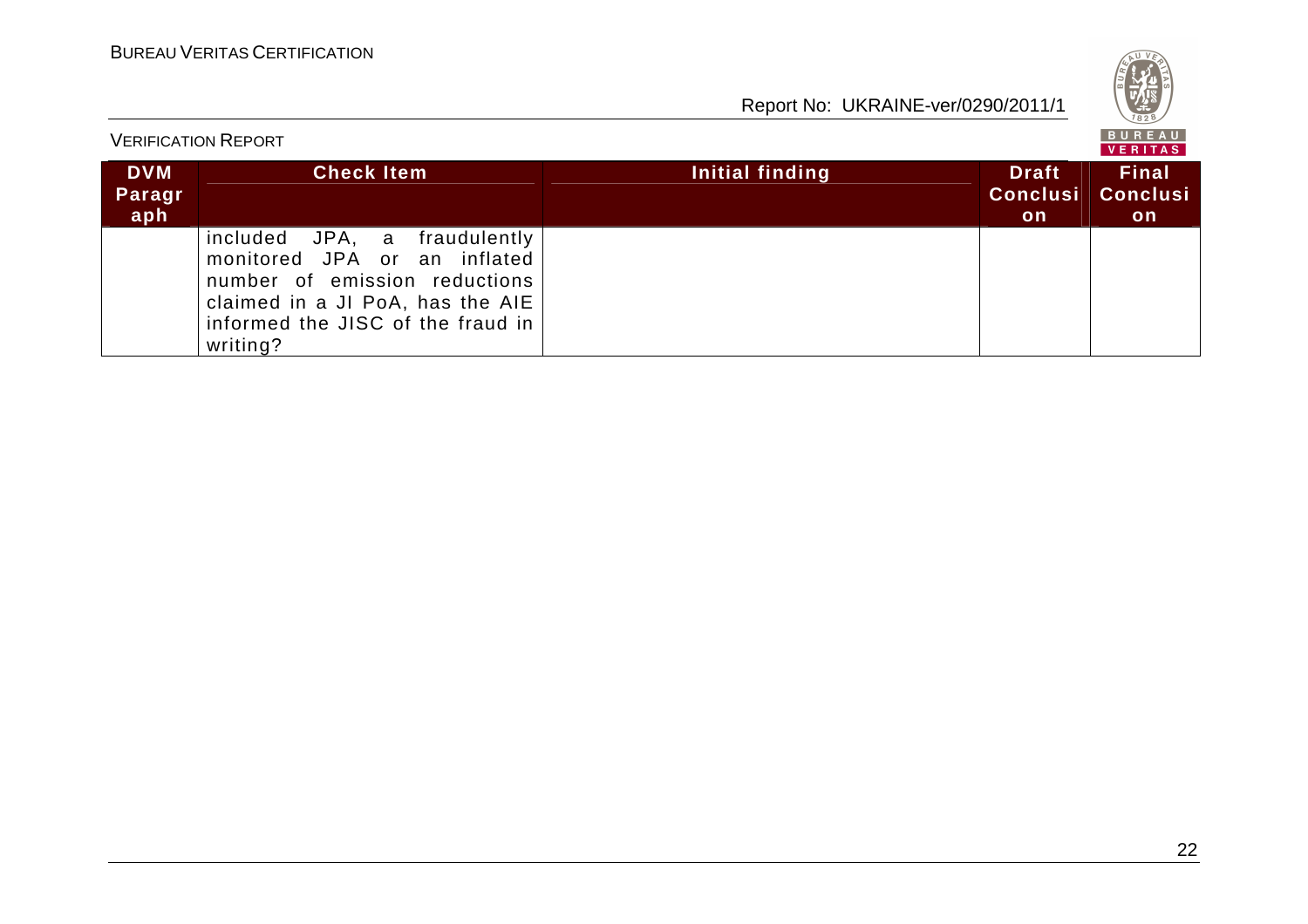

VERIFICATION REPORT

## **Table 2 Resolution of Corrective Action and Clarification Requests**

| clarifications<br><b>Draft</b><br>report<br>corrective action<br>requests<br>validation team                                                                                | and $ Ref.$ to<br>by   checkli  <br>st<br>questi<br>on in<br>table 1 | Summary<br>of<br>project<br>participant response                                                                                                                                                                       | <b>Verification team</b><br>conclusion |
|-----------------------------------------------------------------------------------------------------------------------------------------------------------------------------|----------------------------------------------------------------------|------------------------------------------------------------------------------------------------------------------------------------------------------------------------------------------------------------------------|----------------------------------------|
| <b>Corrective Action Request (CAR) 01:</b><br>Please, include in the Monitoring<br>Report the detailed information on<br>letters of approval issued by Parties<br>involved. |                                                                      | Item 90 The information on the approval $\vert$ Based on the information<br>by Parties involved has been added to the Monitoring<br>included to the Section A.2 of Report, CAR 01 is closed.<br>the Monitoring Report. |                                        |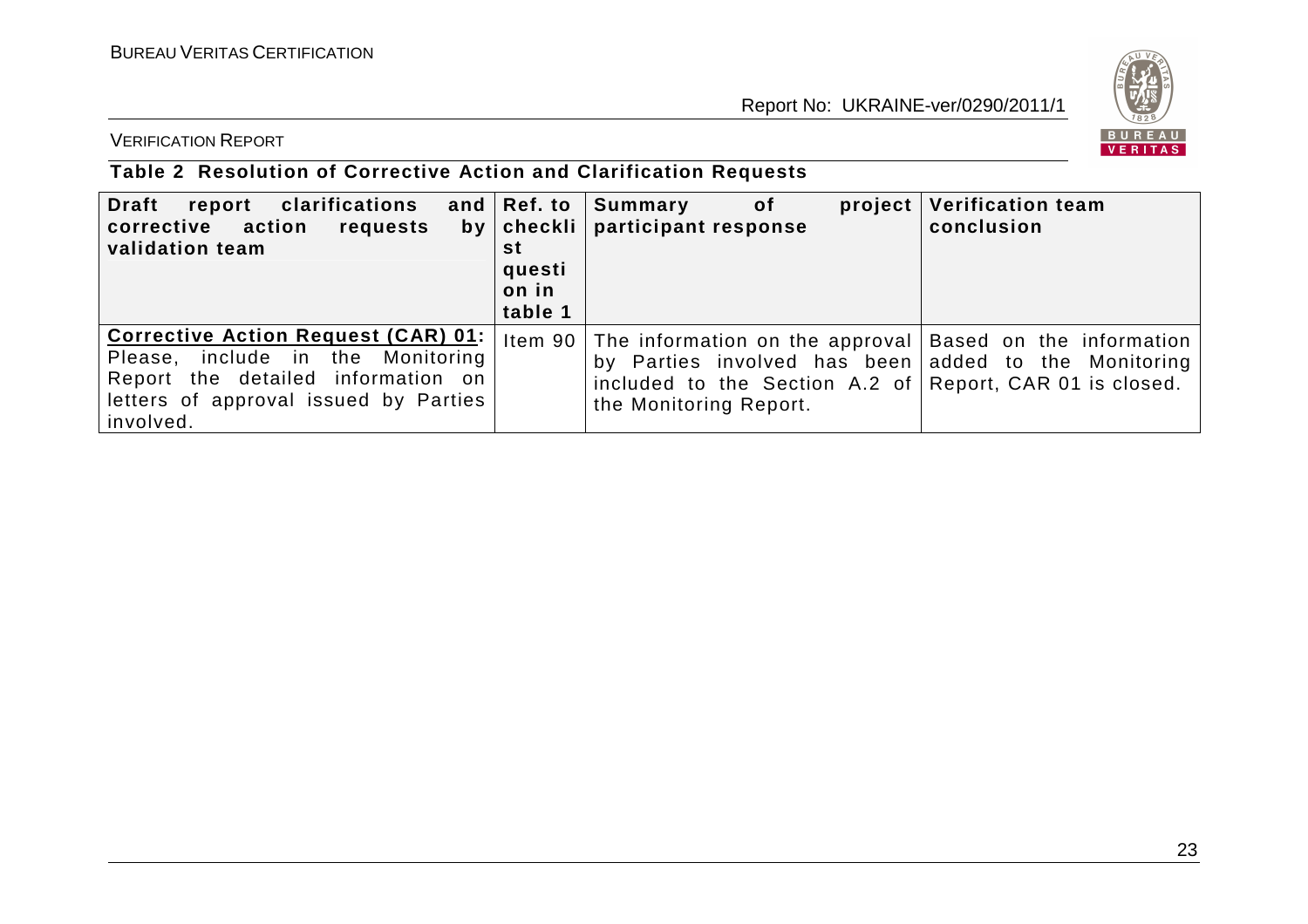

| BUREAU<br><b>VERIFICATION REPORT</b><br><b>VERITAS</b>                                                                                                                                                                                                                                                                                                        |                               |                                                                                                                                                                                                                                                                                                                                                                                                                                                                                                                                                                      |                                                                                                          |  |
|---------------------------------------------------------------------------------------------------------------------------------------------------------------------------------------------------------------------------------------------------------------------------------------------------------------------------------------------------------------|-------------------------------|----------------------------------------------------------------------------------------------------------------------------------------------------------------------------------------------------------------------------------------------------------------------------------------------------------------------------------------------------------------------------------------------------------------------------------------------------------------------------------------------------------------------------------------------------------------------|----------------------------------------------------------------------------------------------------------|--|
| <b>Corrective Action Request (CAR) 02:</b><br>Letter of Approval from sponsor Party<br>is not provided.                                                                                                                                                                                                                                                       | Item 90                       | The<br>Ecology,<br>Ministry<br>of<br>Sustainable<br>Development,  <br>Housing,<br>Transports<br>and<br>General Directorate for Energy<br>and Climate - Climate and<br>efficiency service<br>energy<br>Carbon markets desk of France<br>(Party involved which is not the<br>host country) has issued a<br>written project approval (letter<br>of approval for the project<br>"Reduction<br>0f<br>power<br>consumption and waste disposal<br>at "Obolon" PJSC" № 11-0804<br>5E DNter (DFP, DNA) dated<br>$04/08/2011$ .<br>Relevant<br>information was included to MR. | Due to the amendments<br>made in the<br>Monitoring<br>Report,<br>the<br>issue<br>is.<br>closed.          |  |
| <b>Corrective Action Request (CAR) 03:</b><br>In the section A.2 of the Monitoring<br>Report, registration number of the JI<br>project is not indicated. Please,<br>Jl<br>reference<br>registration<br>indicate<br>number in the Monitoring Report.<br><b>Corrective Action Request (CAR) 04:</b><br>Please specify numbers of formulas<br>and Figures in MR. | Item $92$<br>Item $95$<br>(b) | Registration number UA1000275   Based on the corrections<br>has been indicated in the<br>Section A.2 of the Monitoring Report, CAR 03 is closed.<br>Report.<br><b>Numbers</b><br>of<br>formulas<br>and $\vert$<br>Figures were specified.                                                                                                                                                                                                                                                                                                                            | made in the Monitoring<br>The issue is closed due to<br>the amendments made in<br>the Monitoring Report. |  |